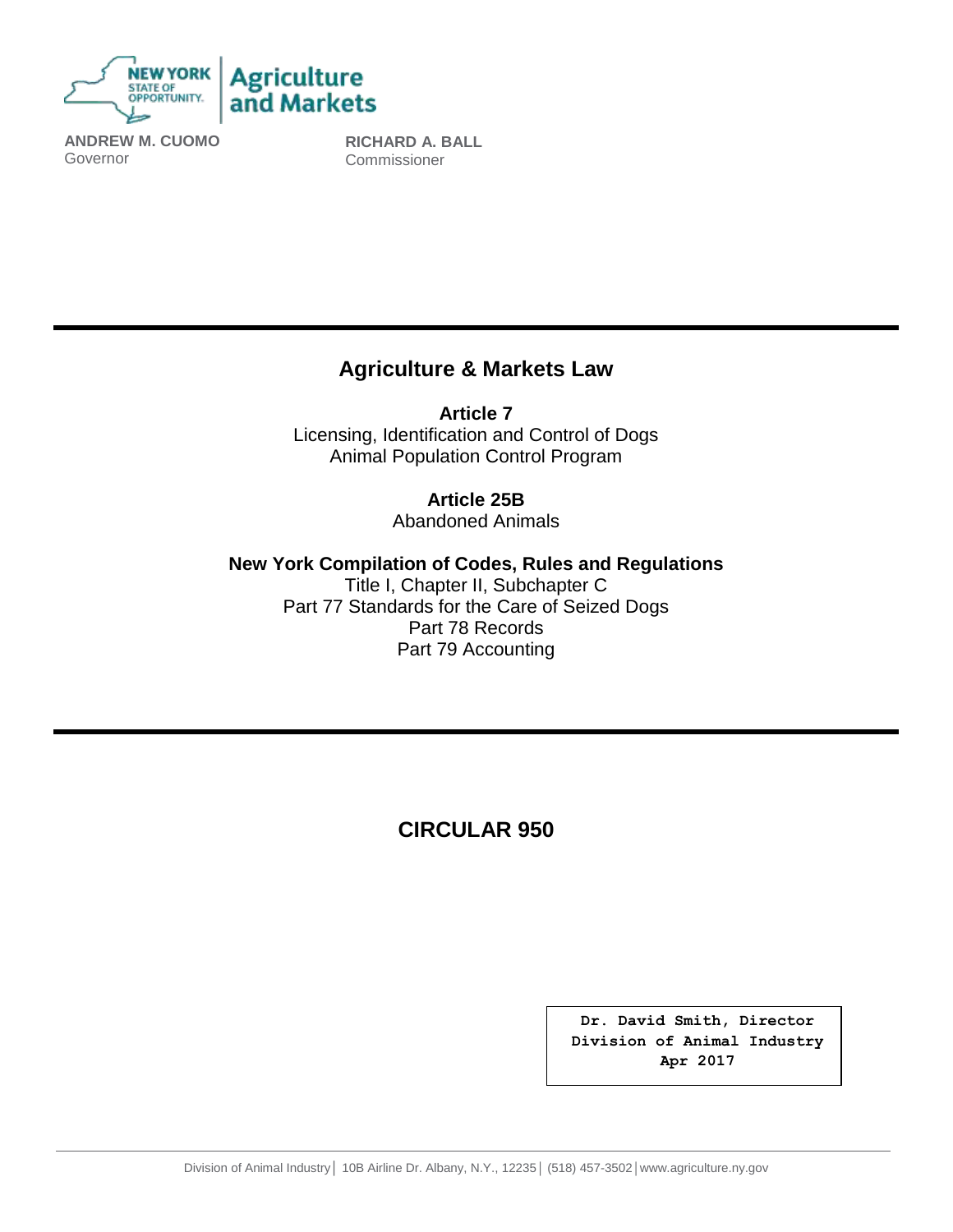#### **AGM - Agriculture and Markets**

#### **ARTICLE 7**

## **LICENSING, IDENTIFICATION AND CONTROL OF DOGS**

Section 106. Purpose.

- 107. Application.
- 108. Definitions.
- 109. Licensing of dogs required; rabies vaccination required.
- 110. License fees.
- 111. Identification of dogs.
- 112. Change of ownership; lost or stolen dog.
- 113. Dog control officers.
- 114. Pounds and shelters.
- 115. Funds expended by municipality for services.
- 116. Spaying and neutering facilities authorized.
- 117. Seizure of dogs; redemption periods; impoundment fees; adoption.
- 117-a. Animal population control program.
- 118. Violations.
- 119. Disposition of fines.
- 120. Protection of deer.
- 121. Night quarantine.
- 122. Local laws or ordinances.
- 123. Dangerous dogs.
- 123-a. Exemption from civil liability.
- 123-b. Offenses against service animals and handlers.
- 124. Powers of commissioner.
- 125. Indemnification for dog damage.
- **§ 106. Purpose**. The purpose of this article is to provide for the licensing and identification of dogs, the control and protection of the dog population and the protection of persons, property, domestic animals and deer from dog attack and damage.

**§ 107. Application**. 1. This article shall apply to all areas of the state except any city having a population of over two million.

 2. In the event that any dog owned by a resident of any city having a population of over two million or by a non-resident of this state is harbored within this state outside of any such city, the licensing municipality in which such animal is harbored may exempt such dog from the identification and licensing provisions of this article for a period of thirty days provided such dog is licensed pursuant to the provisions of law of the area of residence.

 3. This article shall not apply to any dog confined to the premises of any public or private hospital devoted solely to the treatment of sick animals, or confined for the purposes of research to the premises of any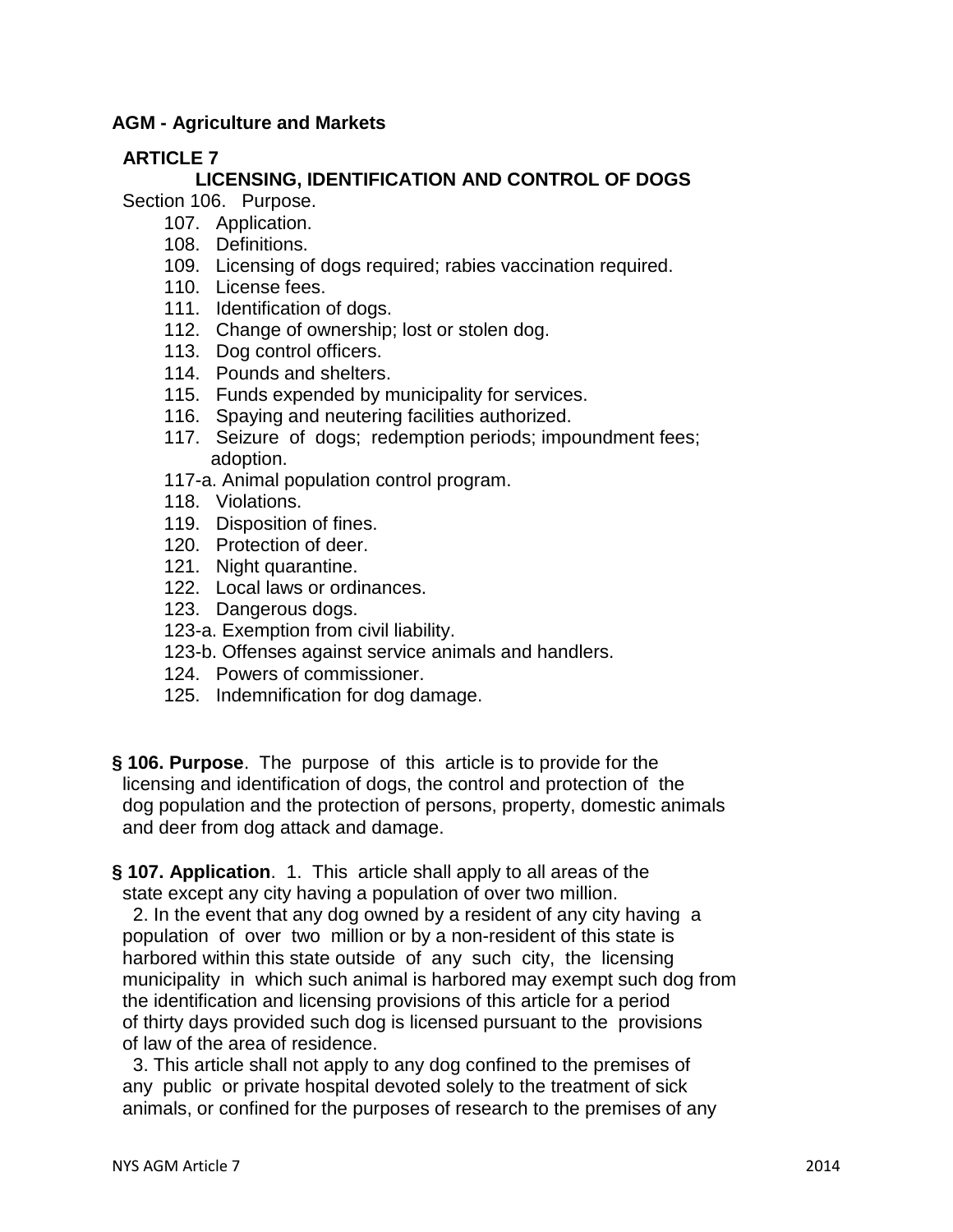college or other educational or research institution.

 4. This article shall not apply to any dog confined to the premises of any person, firm or corporation engaged in the business of breeding or raising dogs for profit and licensed as a class A dealer under the Federal Laboratory Animal Welfare Act.

 5. Nothing contained in this article shall prevent a municipality from adopting its own program for the control of dangerous dogs; provided, however, that no such program shall be less stringent than this article, and no such program shall regulate such dogs in a manner that is specific as to breed. Notwithstanding the provisions of subdivision one of this section, this subdivision and sections one hundred twenty-three, one hundred twenty-three-a and one hundred twenty-three-b of this article shall apply to all municipalities including cities of two million or more.

 6. Nothing contained in this article shall be construed to prohibit a county from administering a dog licensing program for the municipalities within its jurisdiction.

 **§ 108. Definitions**. As used in this article, unless otherwise expressly stated or unless the context or subject matter requires otherwise:

 1. "Adoption" means the delivery to any natural person eighteen years of age or older, for the limited purpose of harboring a pet, of any dog, seized or surrendered, or any cat.

 3. "Clerk" means the clerk of any county, town, city or village where licenses are validated or issued pursuant to this article.

 4. "Commissioner" means the state commissioner of agriculture and markets.

5. "Dog" means any member of the species canis familiaris.

 6. "Dog control officer" means any individual appointed by a municipality to assist in the enforcement of this article or any authorized officer, agent or employee of an incorporated humane society or similar incorporated dog protective association under contract with a municipality to assist in the enforcement of this article.

 7. "Domestic animal" means any domesticated sheep, horse, cattle, fallow deer, red deer, sika deer, whitetail deer which is raised under license from the department of environmental conservation, llama, goat, swine, fowl, duck, goose, swan, turkey, confined domestic hare or rabbit, pheasant or other bird which is raised in confinement under license from the state department of environmental conservation before release from captivity, except that the varieties of fowl commonly used for cock fights shall not be considered domestic animals for the purposes of this article.

8. "Euthanize" means to bring about death by a humane method.

 9. "Guide dog" means any dog that is trained to aid a person who is blind and is actually used for such purpose, or any dog during the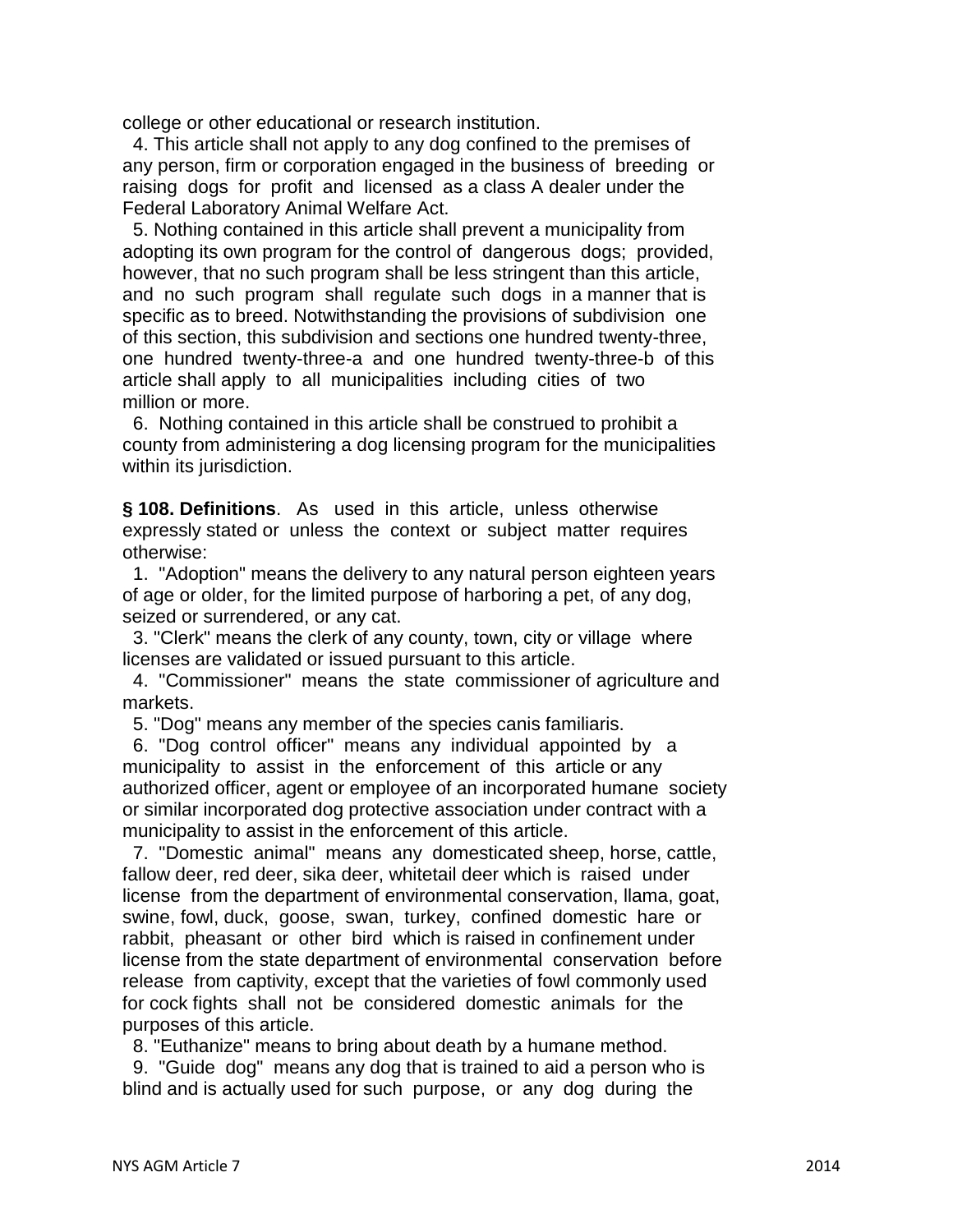period such dog is being trained or bred for such purpose.

10. "Harbor" means to provide food or shelter to any dog.

 11. "Identification tag" means a tag issued by the licensing municipality which sets forth an identification number, together with the name of the municipality, the state of New York, contact information, including telephone number, for the municipality and such other information as the licensing municipality deems appropriate.

 12. "Identified dog" means any dog carrying an identification tag as provided in section one hundred eleven of this article.

13. "Municipality" means any county, town, city and village.

15. "Owner" means any person who harbors or keeps any dog.

 16. "Owner of record" means the person in whose name any dog was last licensed pursuant to this article, except that if any license is issued on application of a person under eighteen years of age, the owner of record shall be deemed to be the parent or guardian of such person. If it cannot be determined in whose name any dog was last licensed or if the owner of record has filed a statement pursuant to the provisions of section one hundred twelve of this article, the owner shall be deemed to be the owner of record of such dog, except that if the owner is under eighteen years of age, the owner of record shall be deemed to be the parent or guardian of such person.

 17. "Person" means any individual, corporation, partnership, association or other organized group of persons, municipality, or other legal entity.

 18. "Police work dog" means any dog owned or harbored by any state or municipal police department or any state or federal law enforcement agency, which has been trained to aid law enforcement officers and is actually being used for police work purposes.

 19. "Recognized registry association" means any registry association that operates on a nationwide basis and issues numbered registration certificates.

 20. "War dog" means any dog which has been honorably discharged from the United States armed services.

 21. "Hearing dog" means any dog that is trained to aid a person with a hearing impairment and is actually used for such purpose, or any dog during the period such dog is being trained or bred for such purpose.

 22. "Service dog" means any dog that has been or is being individually trained to do work or perform tasks for the benefit of a person with a disability.

 23. "Person with a disability" means any person with a disability as that term is defined in subdivision twenty-one of section two hundred ninety-two of the executive law.

 24. (a) "Dangerous dog" means any dog which (i) without justification attacks a person, companion animal as defined in subdivision five of section three hundred fifty of this chapter, farm animal as defined in subdivision four of section three hundred fifty of this chapter or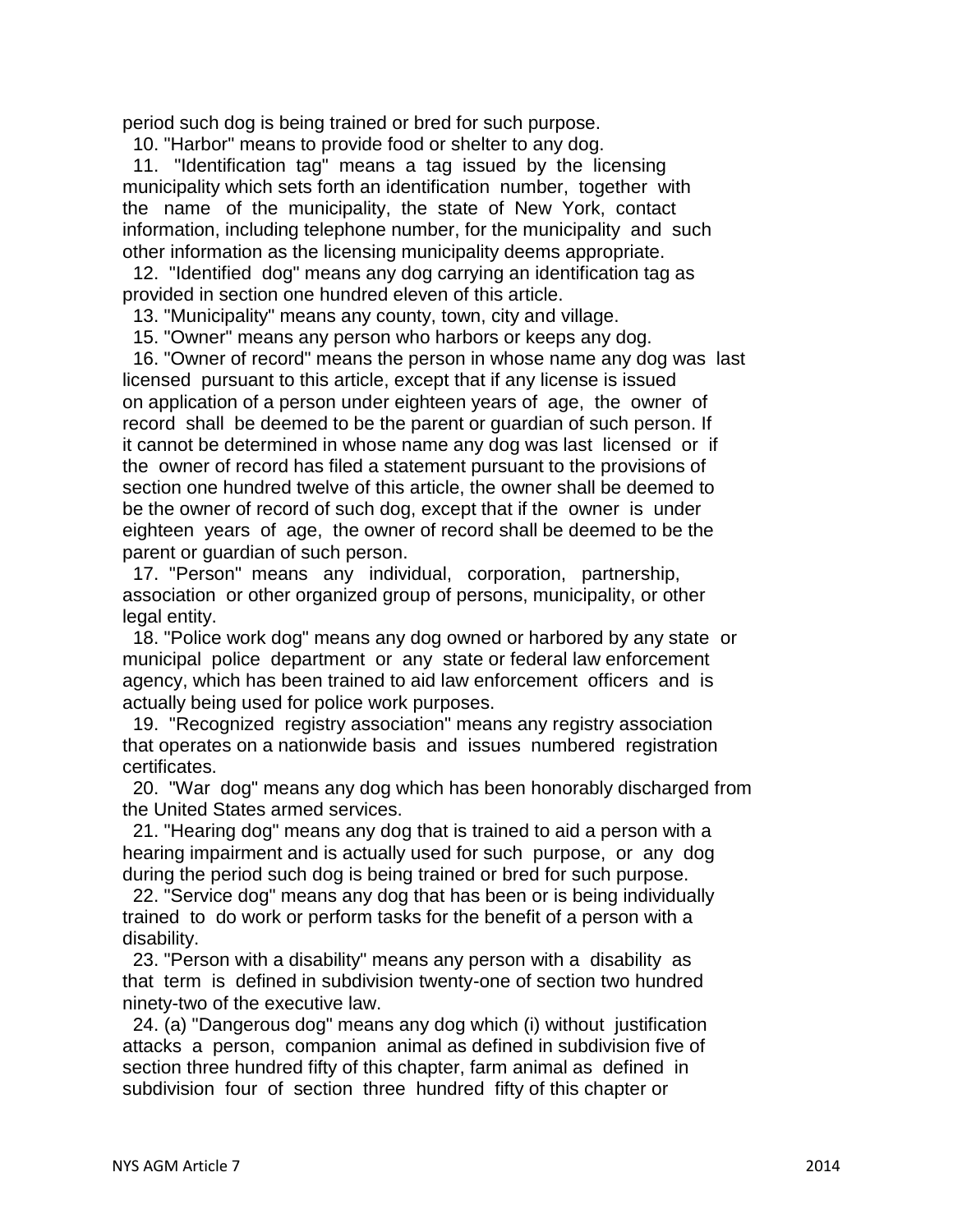domestic animal as defined in subdivision seven of this section and causes physical injury or death, or (ii) behaves in a manner which a reasonable person would believe poses a serious and unjustified imminent threat of serious physical injury or death to one or more persons, companion animals, farm animals or domestic animals or (iii) without justification attacks a service dog, guide dog or hearing dog and causes physical injury or death.

 (b) "Dangerous dog" does not include a police work dog, as defined in subdivision eighteen of this section, which acts in the manner described in this paragraph while such police work dog is being used to assist one or more law enforcement officers in the performance of their official duties.

 25. "Working search dog" means any dog that is trained to aid in the search for missing persons and is actually used for such purpose.

 26. "Therapy dog" means any dog that is trained to aid the emotional and physical health of patients in hospitals, nursing homes, retirement homes and other settings and is actually used for such purpose, or any dog during the period such dog is being trained or bred for such purpose.

 27. "Detection dog" means any dog that is trained and is actually used for such purposes or is undergoing training to be used for the purpose of detecting controlled substances, explosives, ignitable liquids, firearms, cadavers, or school or correctional facility contraband.

 28. "Physical injury" means impairment of physical condition or substantial pain.

 29. "Serious physical injury" means physical injury which creates a substantial risk of death, or which causes death or serious or protracted disfigurement, protracted impairment of health or protracted loss or impairment of the function of any bodily organ.

 **§ 109. Licensing of dogs required; rabies vaccination required**. 1. (a) The owner of any dog reaching the age of four months shall immediately make application for a dog license. No license shall be required for any dog which is under the age of four months and which is not at large, or that is residing in a pound or shelter maintained by or under contract or agreement with the state or any county, city, town or village, duly incorporated society for the prevention of cruelty to animals, duly incorporated humane society or duly incorporated dog protective association. Except as otherwise provided in this subdivision, a license shall be issued or renewed for a period of at least one year, provided, that no license shall be issued for a period expiring after the last day of the eleventh month following the expiration date of the current rabies certificate for the dog being licensed. All licenses shall expire on the last day of the last month of the period for which they are issued. In the event an applicant for a license presents, in lieu of a rabies certificate, a statement certified by a licensed veterinarian, as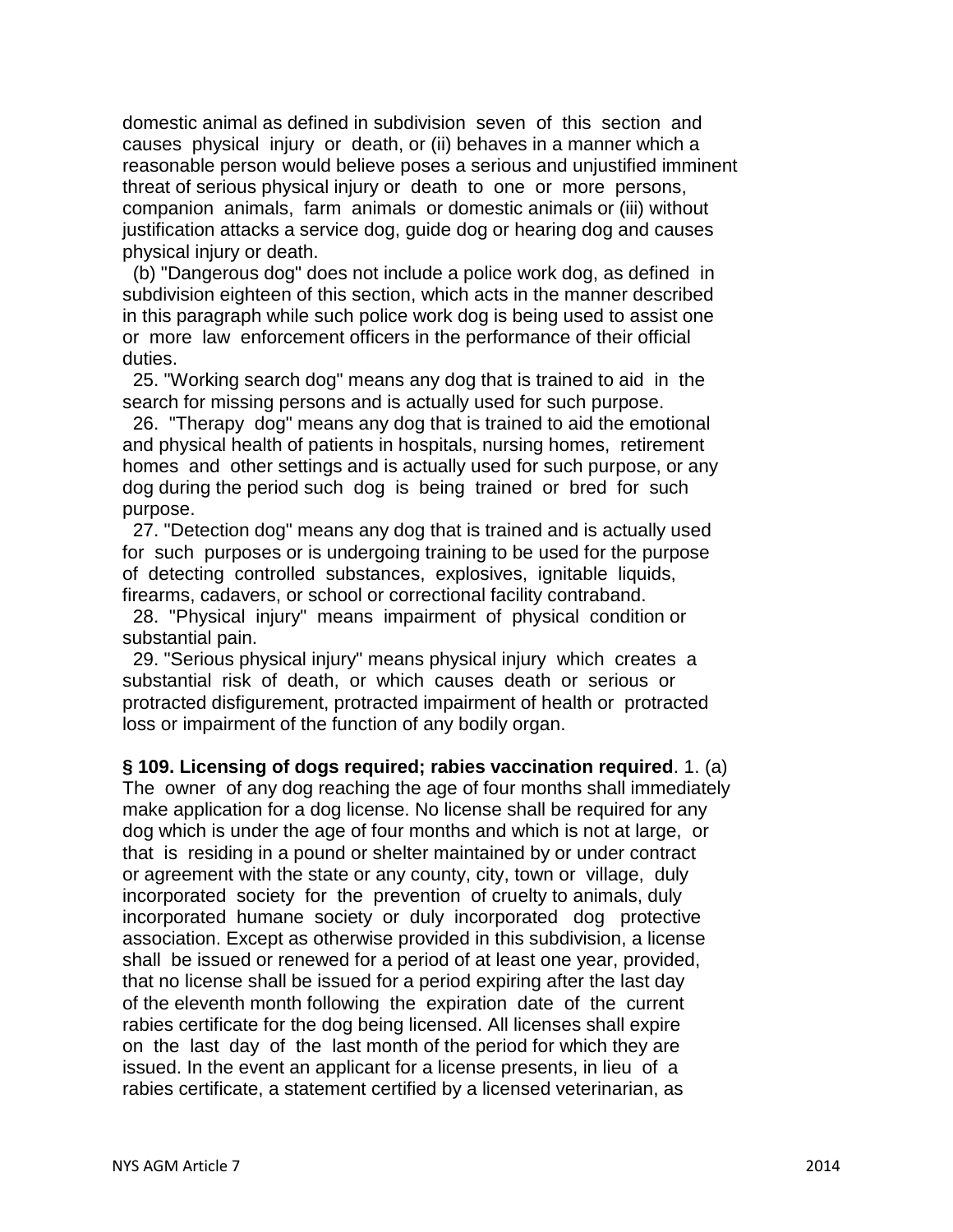provided in subdivision two of this section, a license shall be issued or renewed for a period of one year from the date of said statement. Any municipality may establish a common renewal date for all such licenses. A license issued by a municipality that has established a common renewal date shall expire no later than the common renewal date prior to the expiration date of the rabies certificate for the dog being licensed.

 (b) Application for a dog license shall be made to the clerk of the town, city, or county or, in the counties of Nassau and Westchester, incorporated village in which the dog is harbored or to the village clerk of those villages in the county of Rockland with a population of fifteen thousand or more which have elected to accept applications pursuant to the provisions of this paragraph or to the village clerk of the village of Newark in the county of Wayne upon the election of the village of Newark pursuant to the provisions of this paragraph. Provided, however, that in the counties of Nassau and Westchester, the board of trustees of any incorporated village may by resolution provide that applications for licenses shall no longer be made to the village clerk, but to the clerk of the town in which the village is situated. Provided further, however, that in the county of Rockland, the board of trustees of any incorporated village with a population of fifteen thousand or more may by resolution provide that application for licenses shall be made to the village clerk. Provided further, however, that in the county of Wayne, the board of trustees of the village of Newark may by resolution provide that application for licenses shall be made to the village clerk. The governing body of any town or city or, in the counties of Nassau and Westchester, incorporated village or in the county of Rockland, those villages with a population of fifteen thousand or more which have so elected to accept applications or in the county of Wayne, the village of Newark if such village has so elected to accept applications may, on resolution of such body, authorize that such application be made to one or more named dog control officers of any such town, city or village. The issuance of any license by any such officer shall be under the control and supervision of the clerk. In the case of a seized dog being redeemed or a dog being otherwise obtained from a county animal shelter or pound, such application may be made to the county dog control officer in charge of such facility. In the case of a dog being redeemed or a dog being adopted from a shelter or pound established, maintained or contracted for, pursuant to section one hundred fourteen of this article, such application may be made to the manager of such facility, provided such manager has been authorized by the municipality in which the prospective owner resides to accept such application. Such authorization shall be requested by the governing body of the pound or shelter and the granting or denial of such authorization shall be in the discretion of the municipality in which the prospective owner resides.

(c) The application shall state the sex, actual or approximate age,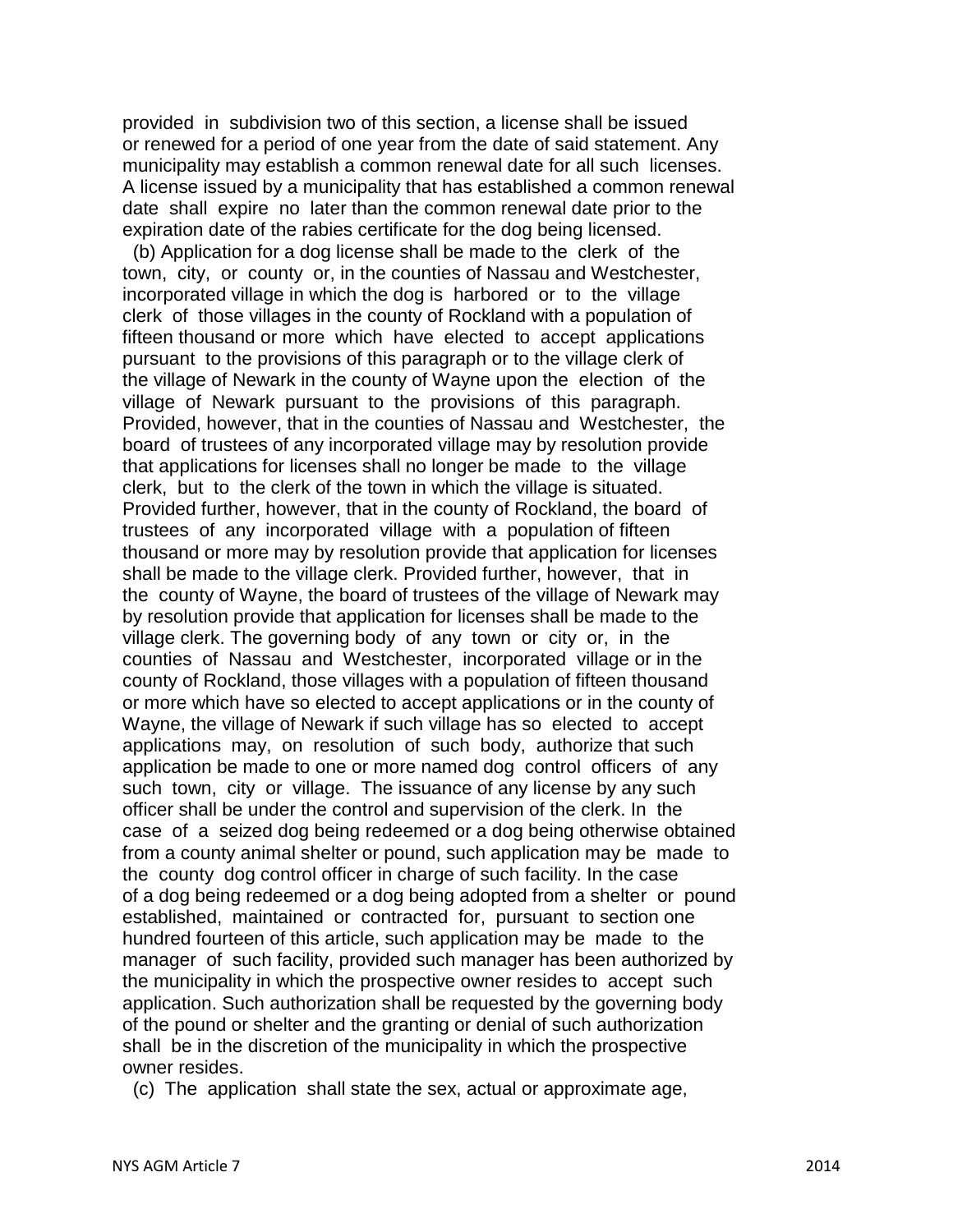breed, color, and municipal identification number of the dog, and other identification marks, if any, and the name, address, telephone number, county and town, city or village of residence of the owner. Municipalities may also require additional information on such application as deemed appropriate.

 (d) The application shall be accompanied by the license fee prescribed by section one hundred ten of this article and a certificate of rabies vaccination or statement in lieu thereof, as required by subdivision two of this section. In the case of a spayed or neutered dog, every application shall also be accompanied by a certificate signed by a licensed veterinarian or an affidavit signed by the owner, showing that the dog has been spayed or neutered, provided such certificate or affidavit shall not be required if the same is already on file with the clerk or authorized dog control officer. In lieu of the spay or neuter certificate an owner may present a statement certified by a licensed veterinarian stating that he has examined the dog and found that because of old age or other reason, the life of the dog would be endangered by spaying or neutering. In such case, the license fee for the dog shall be the same as for a spayed or neutered dog as set forth in subdivision one of section one hundred ten of this article.

 (e) Upon validation by the clerk, authorized dog control officer or authorized pound or shelter manager, the application shall become a license for the dog described therein.

 (f) The clerk, authorized dog control officer or authorized pound or shelter manager shall: (i) provide a copy of the license to the owner; (ii) retain a record of the license that shall be made available upon request to the commissioner for purposes of rabies and other animal disease control efforts and actions. In addition, the authorized pound or shelter manager shall send, within forty-eight hours of validation, a copy of the license to the licensing municipality within which the dog is to be harbored.

 (g) No license shall be transferable. Upon the transfer of ownership of any dog, the new owner shall immediately make application for a license for such dog.

 (h) Notwithstanding the provisions of any general, special or local law, or any rule or regulation to the contrary, the clerk, authorized dog control officer or authorized pound or shelter manager in municipalities having a population of less than one hundred thousand shall within five business days after the license has been validated, send a copy of the validated license to the licensing municipality in which the dog is to be harbored.

 2. The clerk, authorized dog control officer or authorized pound or shelter manager, at the time of issuing any license pursuant to this article, shall require the applicant to present a statement certified by a licensed veterinarian showing that the dog or dogs have been vaccinated to prevent rabies or, in lieu thereof, a statement certified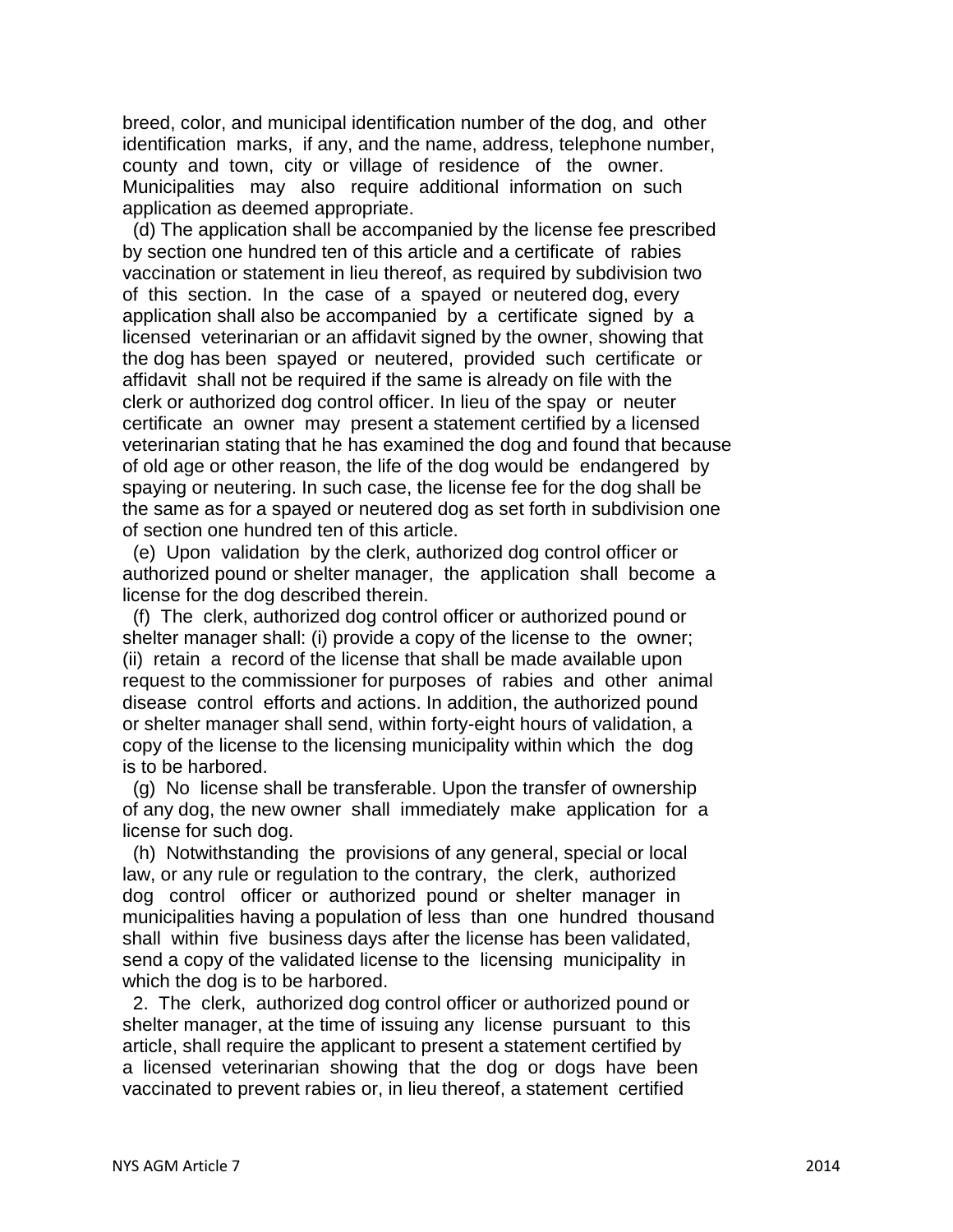by a licensed veterinarian stating that because of old age or another reason, the life of the dog or dogs would be endangered by the administration of vaccine. The clerk, authorized dog control officer or authorized pound or shelter manager shall make or cause to be made from such statement a record of such information and shall file such record with a copy of the license. Such records shall be made available to the commissioner upon request for rabies and other animal disease control efforts.

 3. Municipalities may provide for the establishment and issuance of purebred licenses and, in the event they do so, shall provide for the assessment of a surcharge of at least three dollars for the purposes of carrying out animal population control efforts as provided in section one hundred seventeen-a of this article. Municipalities which issue purebred licenses shall remit such surcharge collected to the commissioner

 **§ 110. License fees**. 1. The license fee for dog licenses issued pursuant to subdivision one of section one hundred nine of this article shall be determined by the municipality issuing the license, provided that the total fee for an unspayed or unneutered dog shall be at least five dollars more than the total fee for a spayed or neutered dog. All revenue derived from such fees shall be the sole property of the municipality setting the same and shall be used only for controlling dogs and enforcing this article and any rule, regulation, or local law or ordinance adopted pursuant thereto, including subsidizing the spaying or neutering of dogs and any facility as authorized under section one hundred sixteen of this article used therefor, and subsidizing public humane education programs in responsible dog ownership.

 2. Municipalities may exempt from their licensing fees any guide dog, hearing dog, service dog, war dog, working search dog, detection dog, police work dog or therapy dog. Each copy of any license for such dogs shall be conspicuously marked "Guide Dog", "Hearing Dog", "Service Dog", "Working Search Dog", "War Dog", "Detection Dog", "Police Work Dog", or "Therapy Dog", as may be appropriate, by the clerk or authorized dog control officer.

 3. In addition to the fee charged pursuant to subdivision one of this section, all municipalities issuing dog licenses pursuant to this article are required to provide for the assessment of an additional surcharge of at least one dollar for altered dogs and at least three dollars for unaltered dogs for the purposes of carrying out animal population control efforts as provided in section one hundred seventeen-a of this article. Such surcharges shall be submitted by municipalities to the commissioner.

 4. In addition to the fee charged pursuant to subdivision one of this section, any municipality issuing dog licenses pursuant to this article is hereby authorized to provide for the assessment of additional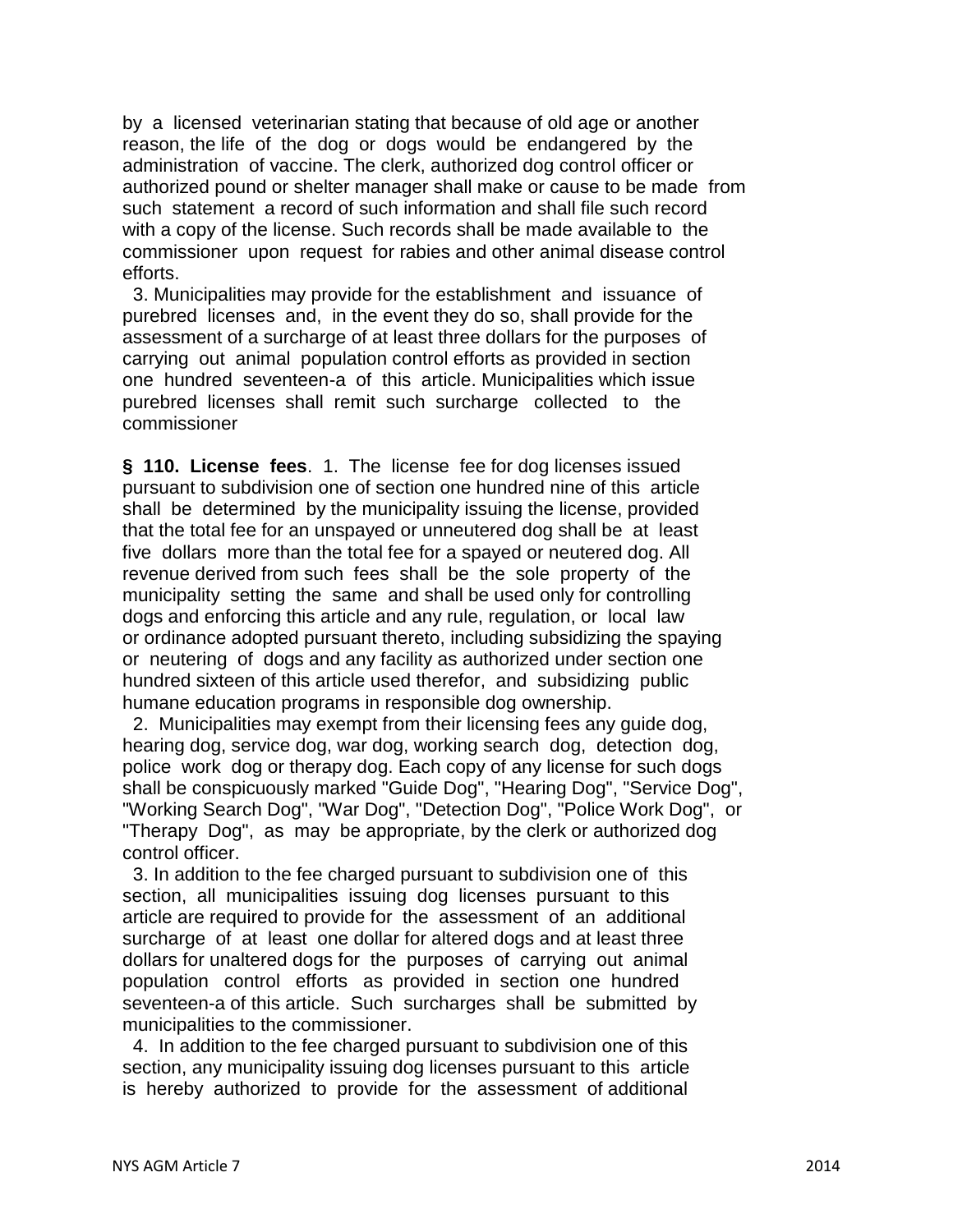surcharges for the purpose of:

 (a) recovering costs associated with enumeration conducted pursuant to subdivision six of section one hundred thirteen of this article should a dog be identified as unlicensed during such enumeration. Such additional fee shall be the property of the licensing municipality and shall be used to pay the expenses incurred by the municipality in conducting the enumeration. In the event the additional fees collected exceed the expenses incurred by the municipality in conducting an enumeration in any year, such excess fees may be used by the municipality for enforcing this article and for spaying or neutering animals; and

 (b) offsetting costs associated with the provision and replacement of identification tags pursuant to section one hundred eleven of this article.

 **§ 111. Identification of dogs**. 1. Each dog licensed pursuant to subdivision one of section one hundred nine of this article shall be assigned, at the time the dog is first licensed, a municipal identification number. Such identification number shall be carried by the dog on an identification tag which shall be affixed to a collar on the dog at all times, provided that a municipality may exempt dogs participating in a dog show during such participation.

 2. No tag carrying an identification number shall be affixed to the collar of any dog other than the one to which that number has been assigned.

 3. A municipality offering a purebred license may provide a licensee, at his or her expense, any number of tags imprinted with the same number as the purebred license. One such tag shall be affixed to the collar of each dog harbored pursuant to the purebred license at all times, provided that municipalities may exempt dogs participating in a dog show during such participation. Such a tag shall be affixed only to the collar of a dog owned by the holder of the purebred license and harbored on his premises.

 4. A municipality offering a license for any guide dog, service dog, hearing dog or detection dog may issue a special tag for identifying such dog, provided that such tag shall be in addition to the identification tag required by subdivision one of this section. The municipality may prescribe the shape, size, color, and form of imprint of the tag which shall be a different color and shape than the standard identification tag. Upon application, the commissioner shall furnish such tags without payment of a fee.

 **§ 112. Change of ownership; lost or stolen dog**. 1. In the event of a change in the ownership of any dog which has been licensed pursuant to this article or in the address of the owner of record of any such dog, the owner of record shall, within ten days of such change, file with the municipality in which the dog is licensed a written report of such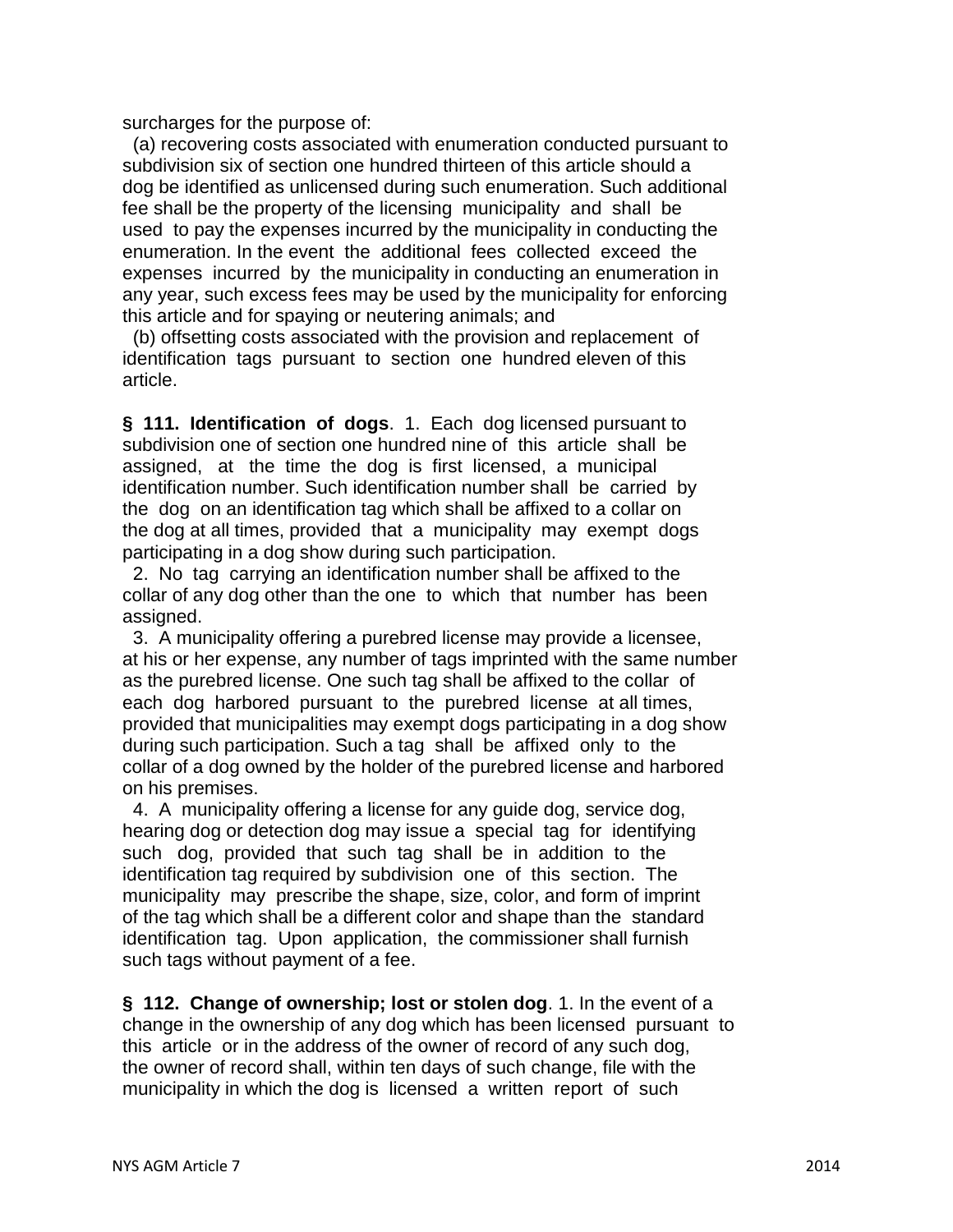change. Such owner of record shall be liable for any violation of this article until such filing is made or until the dog is licensed in the name of the new owner.

 2. If any dog which has been licensed pursuant to this article is lost or stolen, the owner of record shall, within ten days of the discovery of such loss or theft file with the municipality in which the dog is licensed a written report of such loss or theft. In the case of a loss or theft, the owner of record of any such dog shall not be liable for any violation of this article committed after such report is filed.

 3. In the case of a dog's death, the owner of record shall so notify the municipality in which the dog is licensed either prior to renewal of licensure or upon the time of such renewal as set forth by the municipality in which the the dog is licensed.

 **§ 113. Dog control officers**. 1. Each town and city, and each village in which licenses are issued, shall appoint, and any other village and any county may appoint, one or more dog control officers for the purpose of assisting, within the appointing municipality, with the control of dogs and the enforcement of this article.

 2. In lieu of or in addition to the appointment of a dog control officer or officers, any town or city, or any village in which licenses are issued shall, and any other village and any county may, contract for dog control officer services with any other municipality or with any incorporated humane society or similar incorporated dog protective association, or shall appoint, jointly with one or more other municipalities, one or more dog control officers having jurisdiction in each of the cooperating municipalities.

 3. Every dog control officer shall have the power to issue an appearance ticket pursuant to section 150.20 of the criminal procedure law, to serve a summons and to serve and execute any other order or process in the execution of the provisions of this article. In addition, any dog control officer or any peace officer, when acting pursuant to his special duties, or police officer, who is authorized by a municipality to assist in the enforcement of this article may serve any process, including an appearance ticket, a uniform appearance ticket and a uniform appearance ticket and simplified information, related to any proceeding, whether criminal or civil in nature undertaken in accord with the provisions of this article or any local law or ordinance promulgated pursuant thereto.

 4. Every dog control officer, peace officer, when acting pursuant to his special duties or police officer shall promptly make and maintain a complete record of any seizure and subsequent disposition of any dog. Such record shall include, but not be limited to, a description of the dog, the date and hour of seizure, the official identification number of such dog, if any, the location where seized, the reason for seizure, and the owner's name and address, if known.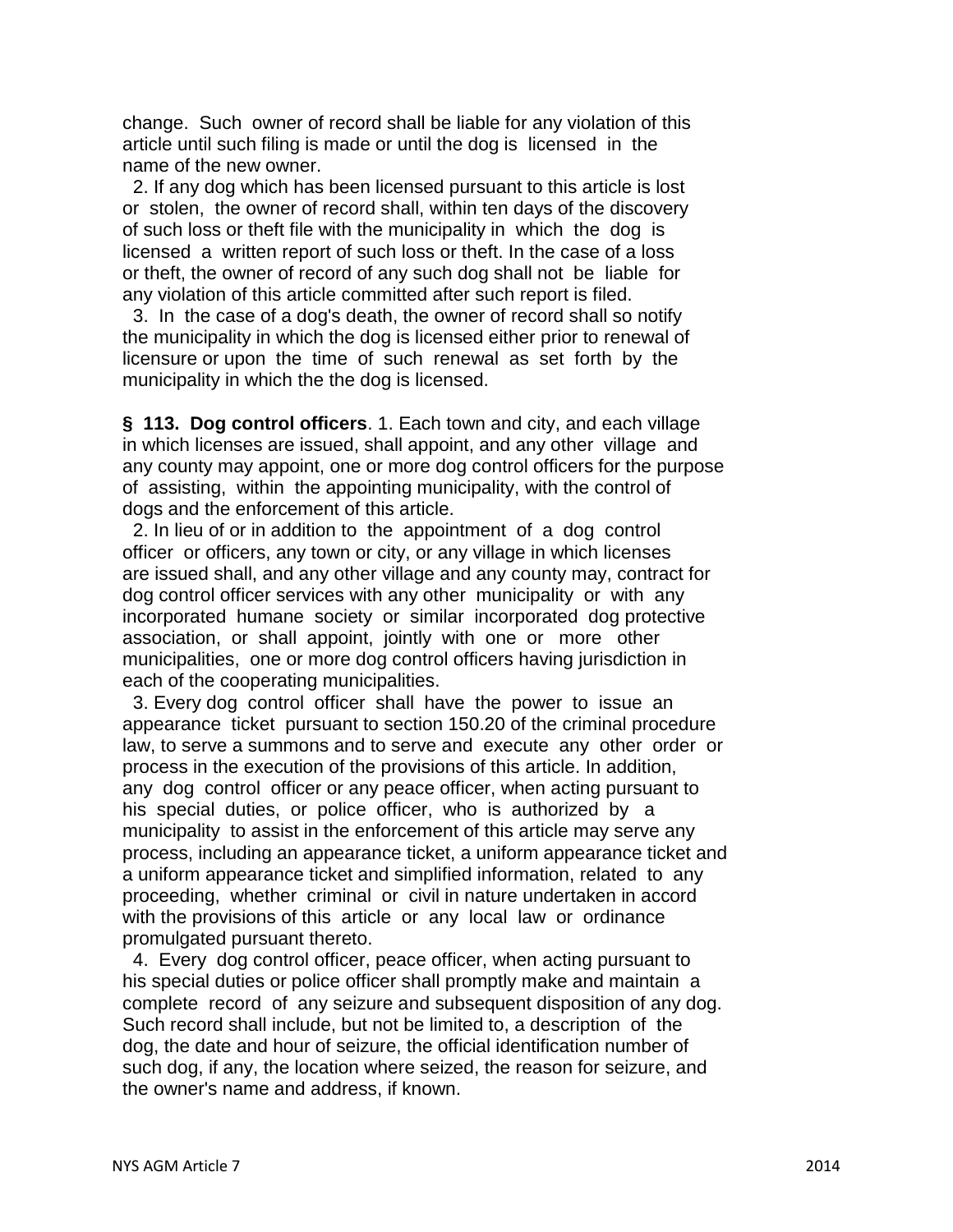5. Every dog control officer shall file and maintain such records for not less than three years following the creation of such record, and shall make such reports available to the commissioner upon request.

 6. The governing body of any municipality in which licenses are issued, may, either individually or in cooperation with other municipal entities, require its dog control officer or animal control officer or any other authorized agent to ascertain and list the names of all persons in the municipality owning or harboring dogs, or in lieu thereof, such municipality may contract to have the same done.

**§ 114. Pounds and shelters**. 1. Each town and city, and each village in which licenses are issued shall, and any other village and any county may, establish and maintain a pound or shelter for dogs.

 2. In lieu of or in addition to establishing and maintaining such pound or shelter, any town or city, or any village in which licenses are issued shall, and any other village and any county may, contract for pound or shelter services with any other municipality or with any incorporated humane society or similar incorporated dog protective association, or shall establish and maintain, jointly or with one or more other municipalities, a pound or shelter.

 **§ 115. Funds expended by municipality for services**. No municipality shall be required to expend in any calendar year for dog control officer and pound or shelter services undertaken pursuant to this article, an amount of money greater than it receives during such year pursuant to this article and any local law or ordinance enacted pursuant thereto.

 **§ 116. Spaying and neutering facilities authorized**. 1. Any municipality may, by local law or ordinance, provide for the establishment and operation of a facility to provide services for the alteration of the reproductive capacity through spaying or neutering of dogs and cats owned by the residents thereof.

 2. Any animal which is presented at such facility for alteration must be accompanied by a notarized authorization signed by the owner thereof consenting to such alteration and agreeing to hold the municipality, its agents, servants and employees harmless for any damages arising therefrom or incidental thereto.

 3. Any municipality enacting a local law or ordinance as authorized by this section shall further provide for the regulation of such facility with respect to the terms and conditions, including compensation, under which any animal will be maintained while the animal remains in the custody of the facility.

 4. In no event shall any of the moneys or fees derived from, or collected pursuant to, the provisions of this article except as provided in subdivision three of section one hundred ten of this article and section one hundred seventeen-a of this article be used to subsidize the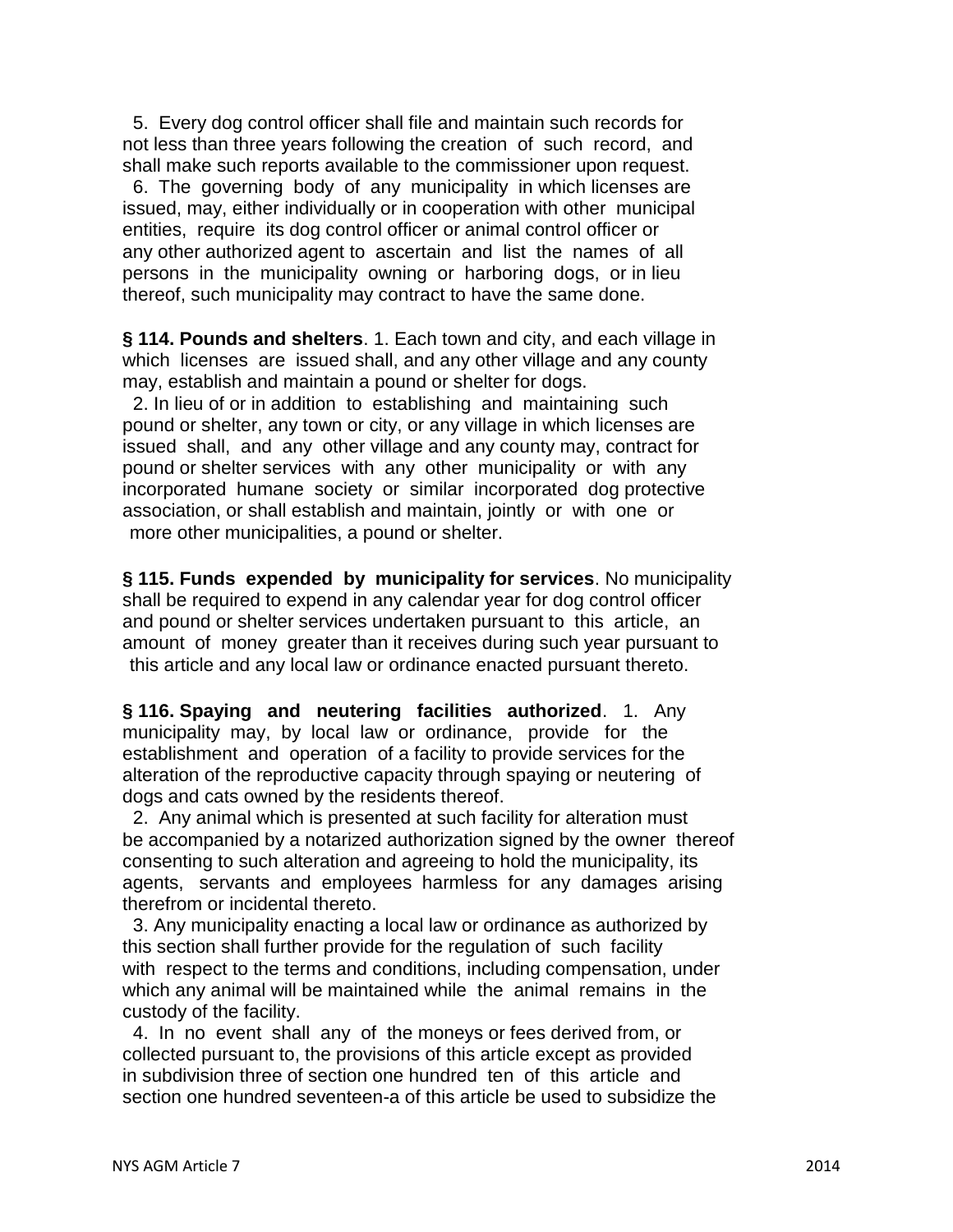spaying or neutering of cats.

 **§ 117. Seizure of dogs; redemption periods; impoundment fees; adoption**. 1. Any dog control officer or peace officer, acting pursuant to his special duties, or police officer in the employ of or under contract to a municipality shall seize:

 (a) any dog which is not identified and which is not on the owner's premises;

 (b) any dog which is not licensed, whether on or off the owner's premises;

 (c) any licensed dog which is not in the control of its owner or custodian or not on the premises of the dog's owner or custodian, if there is probable cause to believe the dog is dangerous; and

 (d) any dog which poses an immediate threat to the public safety. Promptly upon seizure the dog control officer shall commence a proceeding as provided for in subdivision two of section one hundred twenty-three of this article.

 2. Any dog control officer or peace officer, acting pursuant to his special duties, or police officer in the employ of or under contract to a municipality may seize any dog in violation of any local law or ordinance relating to the control of dogs, adopted by any municipality pursuant to the provisions of this article.

 3. Each dog seized in accordance with the provisions of this article shall be properly sheltered, fed and watered for the redemption period as hereinafter provided.

 4. Each dog which is not identified, whether or not licensed, shall be held for a period of five days from the day seized during which period the dog may be redeemed by its owner, provided that such owner produces proof that the dog has been licensed and has been identified pursuant to the provisions of this article and further provided that the owner pays the following impoundment fees:

 (a) not less than ten dollars for the first impoundment of any dog owned by that person;

 (b) not less than twenty dollars for the first twenty-four hours or part thereof and three dollars for each additional twenty-four hours or part thereof for the second impoundment, within one year of the first impoundment, of any dog owned by that person; or

 (c) not less than thirty dollars for the first twenty-four hours or part thereof and three dollars for each additional twenty-four hours or part thereof for the third and subsequent impoundments, within one year of the first impoundment, of any dog owned by that person.

 The impoundment fees set forth in paragraphs (a), (b) and (c) of this subdivision notwithstanding, any municipality may set by local law or ordinance such fees in any amount.

 5. All impoundment fees shall be the property of the municipality to which they are paid and shall be used only for controlling dogs and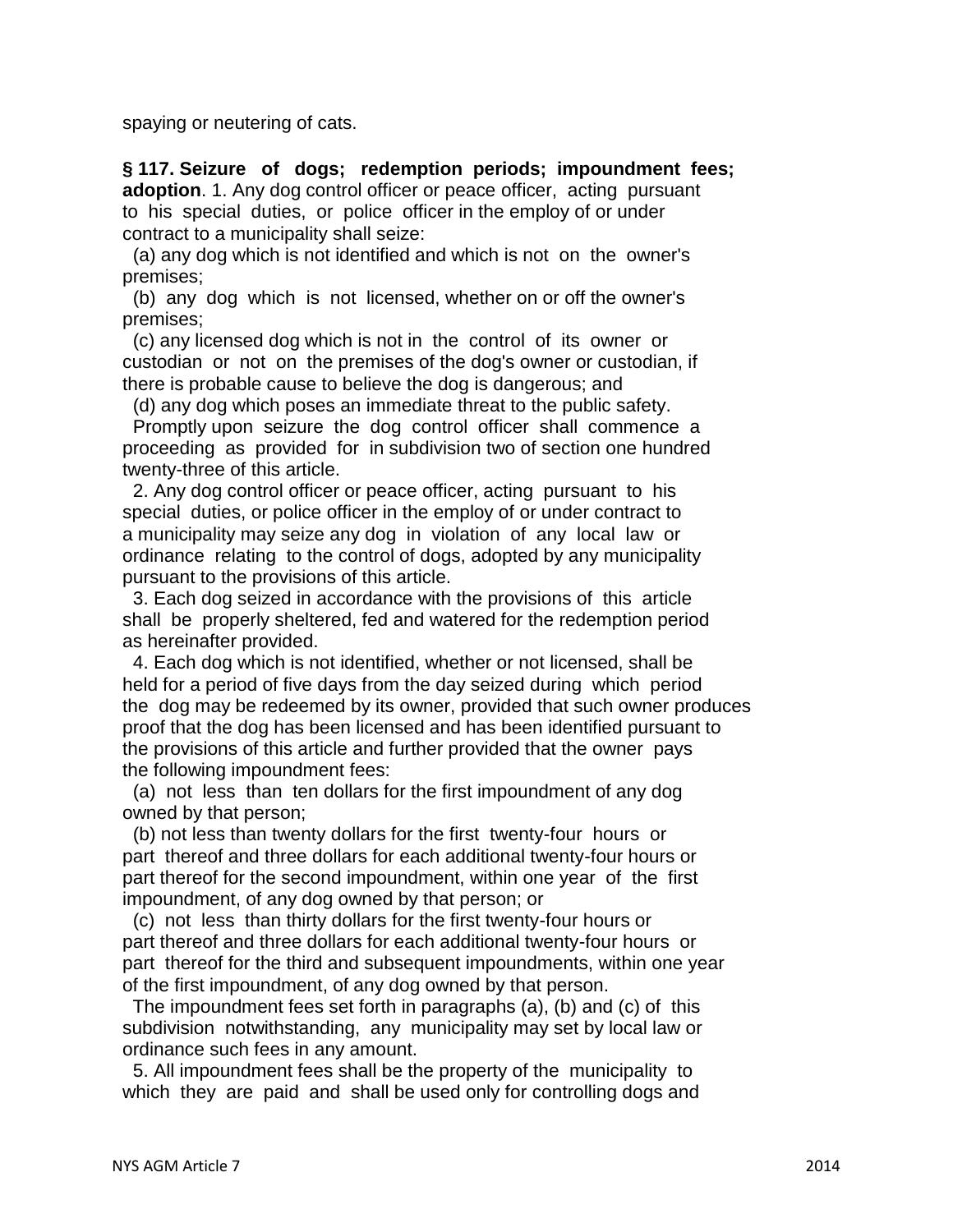enforcing this article and any rule, regulation, or local law or ordinance adopted pursuant thereto, including subsidizing the spaying or neutering of dogs and any facility as authorized under section one hundred sixteen of this article used therefor, and subsidizing public humane education programs in responsible dog ownership.

 6. Promptly upon seizure of any identified dog, the owner of record of such dog shall be notified personally or by certified mail, return receipt requested, of the facts of seizure and the procedure for redemption. If notification is personally given, such dog shall be held for a period of seven days after day of notice, during which period the dog may be redeemed by the owner. If such notification is made by mail, such dog shall be held for a period of nine days from the date of mailing, during which period the dog may be redeemed by the owner. In either case, the owner may redeem such dog upon payment of the impoundment fees prescribed by subdivision four of this section and by producing proof that the dog has been licensed.

 7. An owner shall forfeit title to any dog unredeemed at the expiration of the appropriate redemption period, and the dog shall then be made available for adoption or euthanized subject to subdivisions six, eight and nine of this section and subject to the provisions of section three hundred seventy-four of this chapter. Any municipality may by local law or ordinance establish additional conditions for adoption including the requirement that adopted dogs shall be spayed or neutered before or after release from custody upon such terms and conditions as the municipality may establish.

 7-a. Any animal in the custody of a pound or shelter shall be made available for adoption or euthanized subject to subdivisions six, eight and nine of this section and subject to the provisions of section three hundred seventy-four of this chapter after the time for redemption has expired; provided, however, that such release may be made to another such pound, duly incorporated society for the prevention of cruelty to animals, duly incorporated humane society or duly incorporated animal protective association for the sole purpose of placing such animal in an adoptive home, when such action is reasonably believed to improve the opportunity for adoption.

 8. The redemption periods set forth above in this section notwithstanding, any municipality may establish the duration of such periods by local law or ordinance, provided that no such period shall be less than three days, except that where notice to the owner is given by mail, no such period shall be less than seven days.

 9. Any dog, owned by a resident of any city having a population of over two million or by a non-resident of this state, seized and impounded pursuant to the provisions of this article, and whose owner can be identified, shall be subject to subdivision six of this section. If the dog is licensed pursuant to the provisions of law of the area of the owner's residence, the licensing requirements of this article shall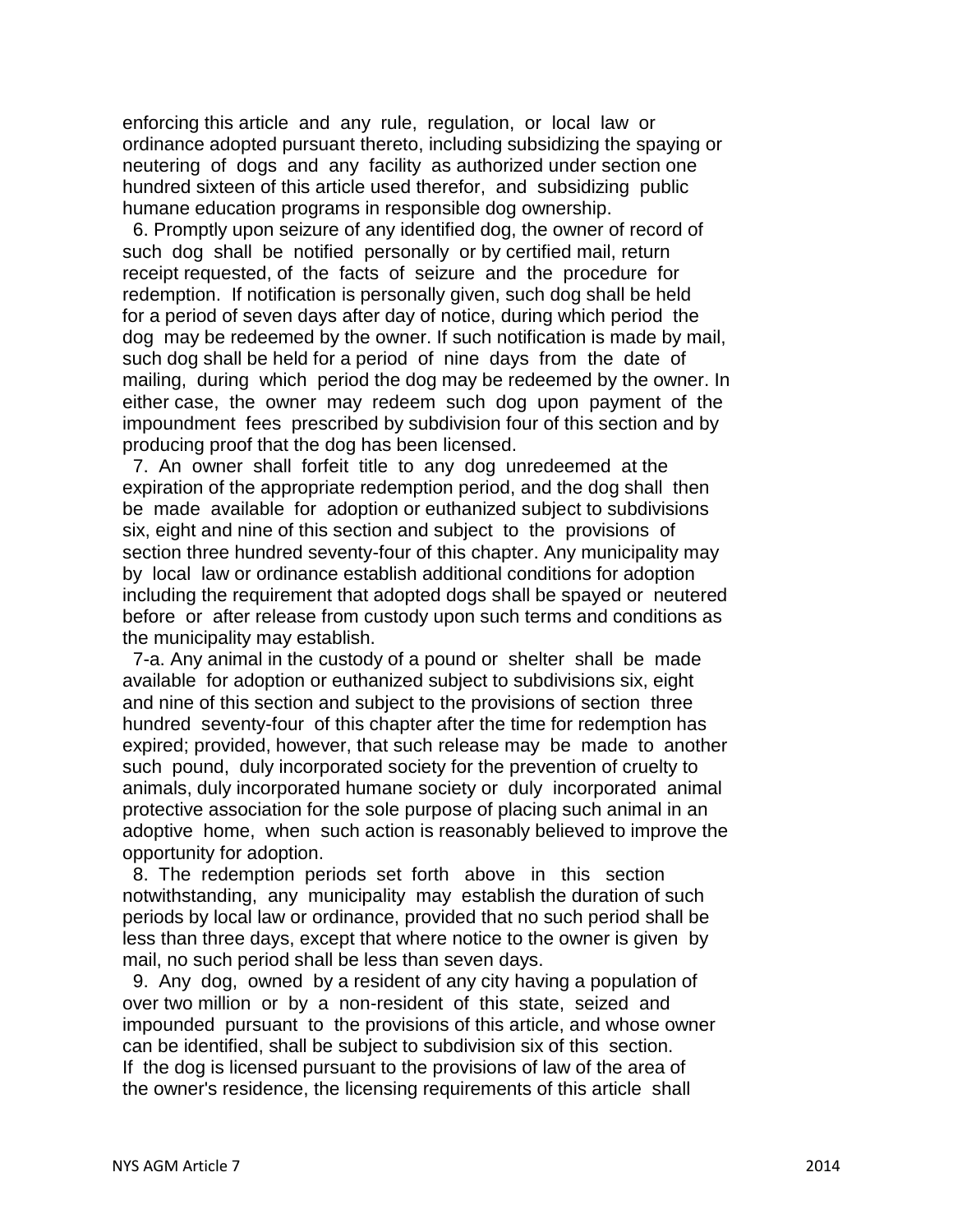not apply provided such dog is not harbored within this state outside any city having a population of over two million for a period exceeding thirty days.

 10. The seizure of any dog shall not relieve any person from any violation provided for by section one hundred eighteen of this article.

 11. No liability in damages or otherwise shall be incurred on account of the seizure, euthanization or adoption of any dog pursuant to the provisions of this article.

 **§ 117-a. Animal population control program**. 1. The commissioner shall submit a request for proposals from not-for-profit entities as described herein for the purpose of administering a state animal population control program. The entity chosen to administer such program shall enter into a contract with the state for a term of five years, which may be renewed subject to the approval of the commissioner. The purpose of this program shall be to reduce the population of unwanted and stray dogs and cats thereby reducing incidence of euthanasia and potential threats to public health and safety posed by the large population of these animals. This program shall seek to accomplish its purpose by encouraging residents of New York state who are the owners of dogs and cats to have them spayed or neutered by providing low-cost spaying and neutering services to such owners meeting the criteria enumerated in subdivision three of this section. For purposes of this section, "low-cost" shall mean substantially less than the average cost in a particular region of the state for spaying or neutering services, including any and all ancillary changes for services, including but not limited to, presurgical examinations, tests and immunizations, and other services related to the spay or neuter procedure. All veterinary services provided pursuant to this section must be performed by a veterinarian licensed in this state.

 2. Eligible not-for-profit entities shall consist of duly incorporated societies for the prevention of cruelty to animals, duly incorporated humane societies, duly incorporated animal protective associations, or duly incorporated non-profit corporations that have received designation as 501(c)(3) entities by the Internal Revenue Service and which entities are operating as animal rescue organizations, animal adoption organizations, spay/neuter clinics, or other entities whose core mission predominantly includes statewide efforts to manage the companion animal population in New York state. In awarding the contract, the commissioner must consider the following criteria with respect to each applicant: its experience in providing low-cost spay-neuter services, the scope of services it provides, the length of time it has been operating, its financial history, its demonstrated ability to work with outside organizations and community groups, and the proposed cost of administering and promoting the program. In choosing such entity, the commissioner may establish other criteria for making his or her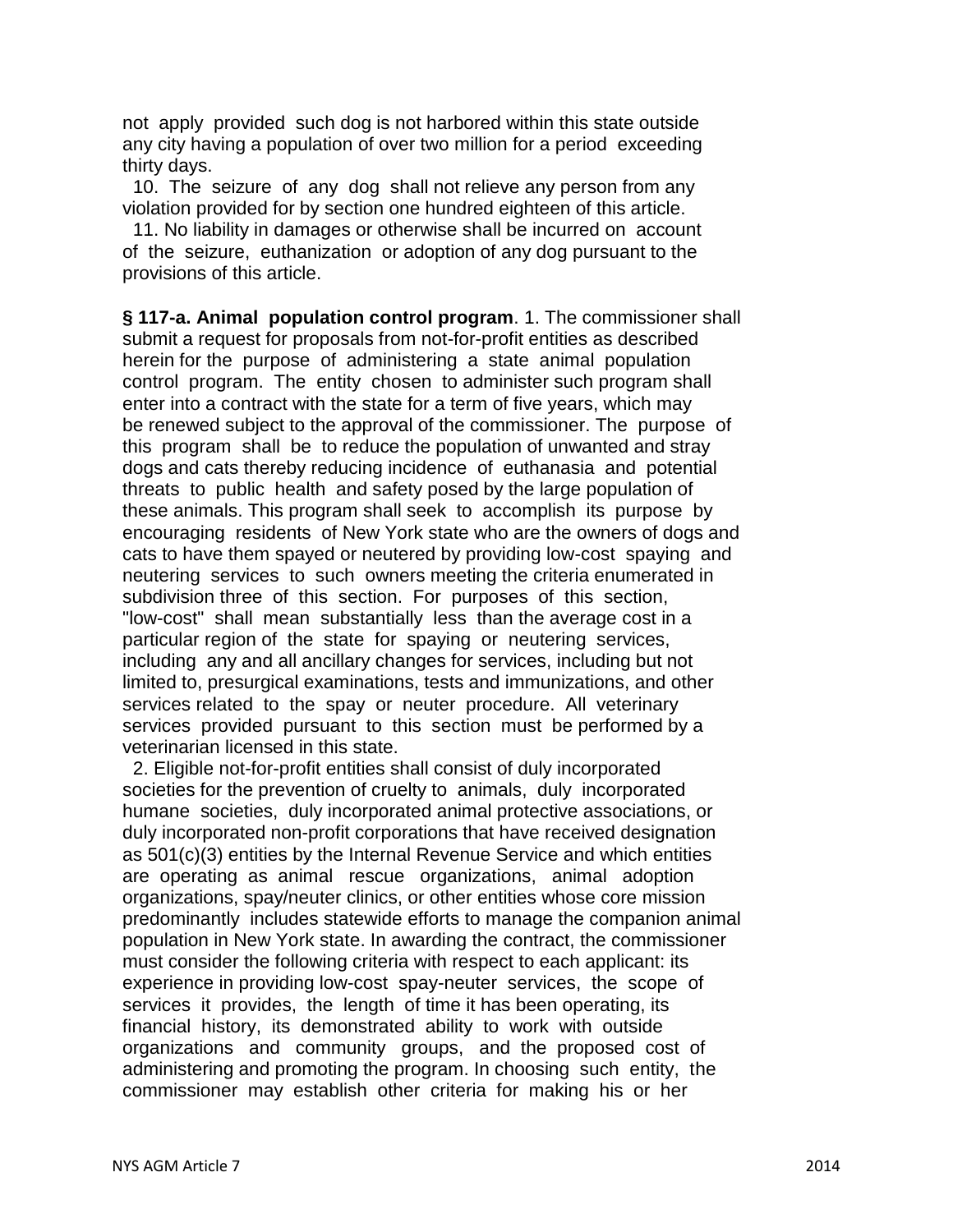selection in consultation with veterinarians, representatives from animal advocacy and welfare organizations, and municipalities. The selection of the administrative entity overseeing the state animal population control fund must be completed no later than December thirty-first, two thousand ten.

 (a) The administrative entity chosen by the commissioner shall review plans submitted for approval and funding of low-cost spay-neuter programs and award grants for the animal population control fund for implementation of such plans. In reviewing the plans, the entity shall consider the following criteria: the method of providing low-cost spay-neuter services, including an anticipated fee schedule for such services, the size and need of the population served, the plan for outreach and promotion of such services, experience in providing low-cost spay-neuter services and cost-effectiveness of the overall plan. In awarding grants, the entity shall use best efforts to provide statewide distribution of funding.

 (b) (i) Upon approving a plan submitted pursuant to this section, the administrative entity shall award a grant for the creation and implementation of such plan.

 (ii) Upon approving a plan submitted for approval and funding of all other spay-neuter programs, the administrative entity shall award grants for the ongoing administration of low-cost spay-neuter services. Payments against such grants shall be advanced quarterly. Any remaining funds at the end of the grant period shall be remitted to the animal population control fund.

 (iii) Any grants made pursuant to this section may be discontinued if it is found by the administrative entity that funds previously disbursed were not used for their intended purpose or that services performed were not provided according to the terms and conditions as the administrative entity shall provide.

 (c) An administrative entity selected pursuant to this section shall use proceeds from the animal population control fund to pay for reasonable expenses incurred in operating the low-cost spay-neuter program, but is hereby authorized to solicit funds from other public and private sources.

 (d) Such administrative entity shall submit an annual report to the governor, the temporary president of the senate, the speaker of the assembly, the minority leader of the senate, the minority leader of the assembly, and the commissioner. Such report shall include but not be limited to the balance of the fund, annual expenditures, annual income, the number of entities receiving funding and the amount received by each entity, the total number and type of low-cost spay-neuter services provided by each entity, the method of providing such services by each entity, the expenditure made for promoting the fund and description of marketing efforts, and recommendations regarding the implementation and financial viability of the fund.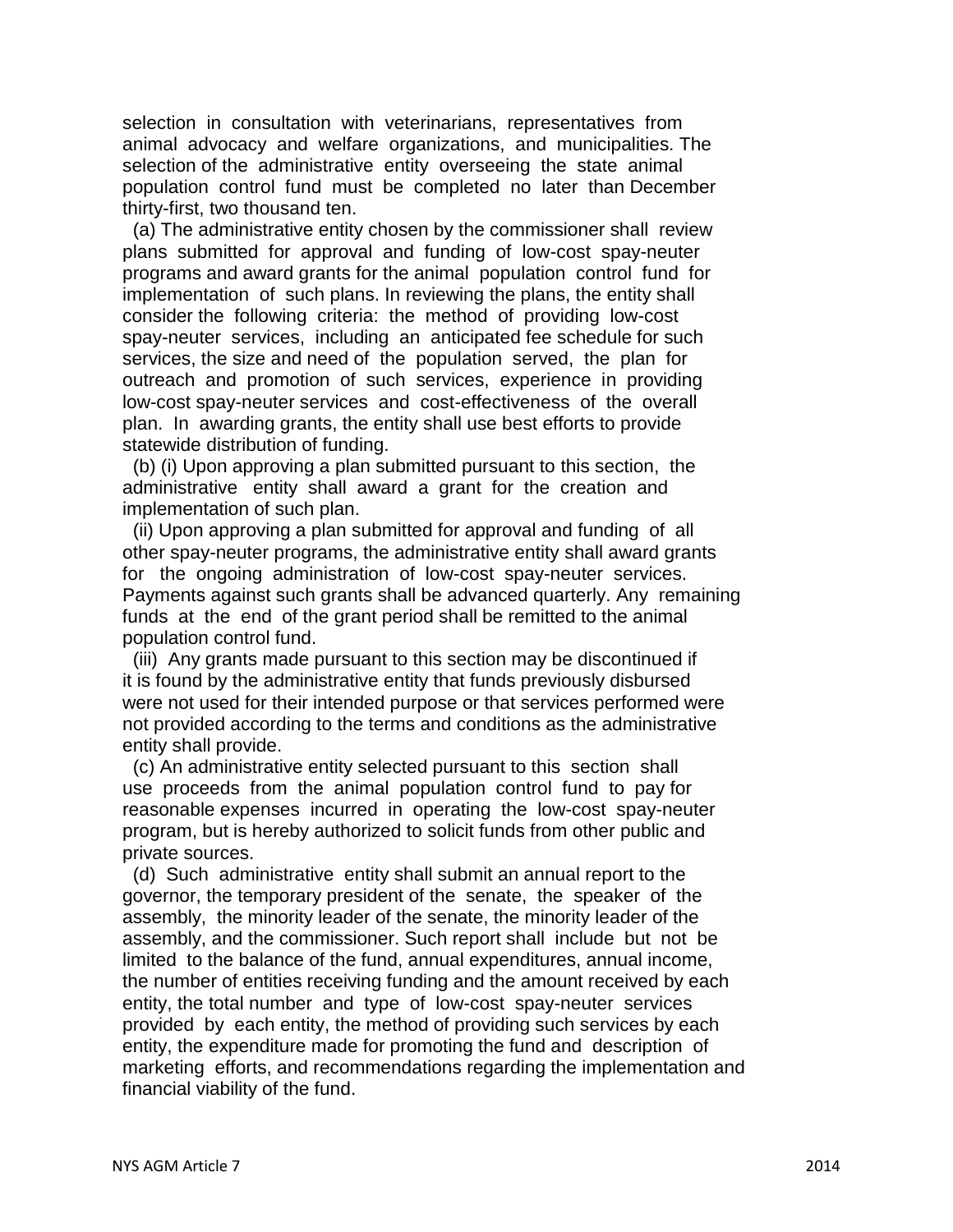(e) The administrative entity shall perform such other tasks as may be reasonable and necessary for the administration of such fund.

 (f) If the administrative entity cannot perform its obligations pursuant to its contract, or if it is determined by the commissioner that it is not performing its obligations in a satisfactory manner, the commissioner may cancel such contract and issue another request for proposals from other entities to administer the program.

 3. In order to be eligible to participate in the animal population control program, and therefore, be entitled to the low-cost spay/neuter services provided for herein, an owner of a dog or cat shall be a resident of New York state and shall submit proof to the entity providing such services as follows:

 (a) in the form of an adoption agreement that their dog or cat was adopted from a pound, shelter maintained by or under contract or agreement with the state or any county, city, town, or village, duly incorporated society for the prevention of cruelty to animals, duly incorporated humane society or duly incorporated dog or cat protective association; or

(b) proof of participation in at least one of the following:

 (i) the food stamp program authorized pursuant to 7 U.S.C. 2011, et seq.;

 (ii) the supplemental security income for the aged, blind and disabled program authorized pursuant to 42 U.S.C. 1381 et seq.;

 (iii) the low income housing assistance program authorized pursuant to 42 U.S.C. 1437(f);

 (iv) the Family Assistance program authorized pursuant to title ten of article five of the social services law;

 (v) the Safety Net Assistance program authorized pursuant to title three of article five of the social services law;

 (vi) the program of Medical Assistance authorized pursuant to title eleven of article five of the social services law; or

 (vii) other similar programs identified by the administrative entity and approved by the commissioner; and

 (c) in any city, town, village, or county which has enacted a local law or ordinance requiring spay/neuter of all dogs and cats prior to adoption from shelters, pounds, duly incorporated societies for the prevention of cruelty to animals, humane societies and duly incorporated dog or cat protective associations within such city, town, village or county, eligibility for participation in the animal population control program shall be determined based solely on the provisions of paragraph (b) of this subdivision.

 4. Notwithstanding the provisions of paragraph (a) of subdivision three of this section, no resident, otherwise qualified pursuant to such paragraph, shall be entitled to participate in the low cost spay/neuter program implemented by this section if the animal to be spayed or neutered: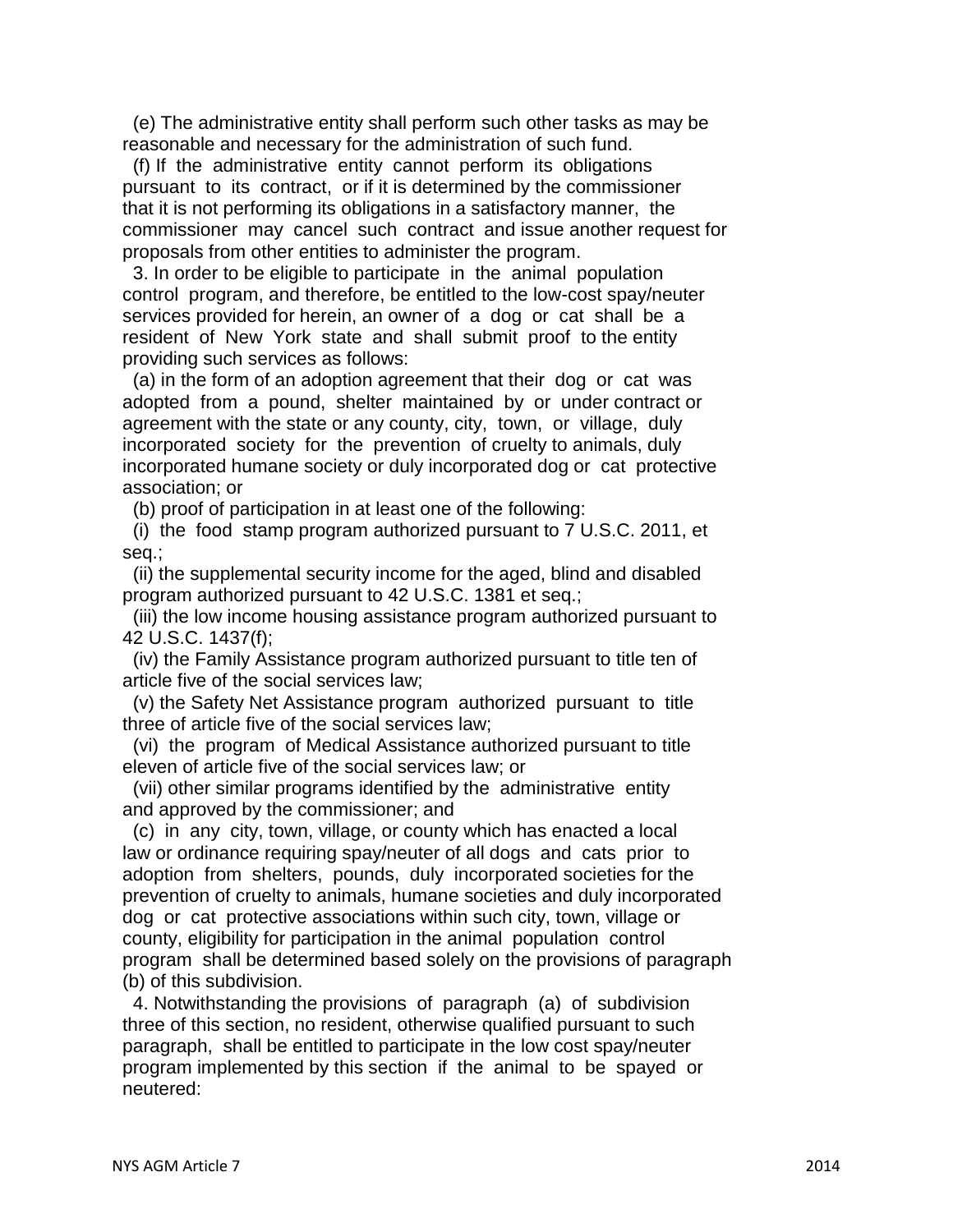(a) was imported or caused to be imported from outside the state;

 (b) was adopted from an otherwise qualifying pound, shelter, duly incorporated society for the prevention of cruelty to animals, duly incorporated humane society or duly incorporated dog or cat protective association which included the cost of a spaying or neutering procedure in the cost of the adoption.

 5. Any county is hereby authorized to establish and implement an animal population control program within its jurisdiction. Any county creating its own program may submit a plan to the administrative entity for such program for approval and to receive funding from the animal population control program. Such plan shall include but not be limited to the criteria described in paragraph (a) of subdivision two of this section.

 6. Any county which has created its own program, which has been approved by the administrative entity pursuant to this section, may receive the funds collected by the municipalities within the county pursuant to subdivision three of section one hundred nine of this article and subdivision three of section one hundred ten of this article for the sole purpose of administering such animal population control program. Such county program shall be subject to this article and the terms and conditions of the animal population control program, as may be amended from time to time.

 7. Any municipality within a county that does not have its own program approved by the administrative entity pursuant to subdivision two of this section must submit the funds collected pursuant to subdivision three of section one hundred ten of this article to the animal population control fund pursuant to section ninety-seven-xx of the state finance law.

 8. In the absence of a county animal population control program, entities described below within such county may, pursuant to subdivision two of this section, apply for funds from the animal population control fund described in section ninety-seven-xx of the state finance law for the sole purpose of providing low-cost spay and neuter services in their service area. In the event that the service area of an entity encompasses two or more counties, such entity may apply and receive funding from the animal population control fund to serve such portion of their service area that is not covered by an existing county animal population control program. Such entities shall include pounds, duly incorporated societies for the prevention of cruelty to animals, duly incorporated humane societies, duly incorporated animal protective associations and duly incorporated nonprofit corporations that have received designation as a 501(c)(3) organization by the Internal Revenue Service, which entities are operating as animal rescue or adoption organizations. Any such entity must also be in good standing with the charities bureau of the office of the attorney general and with the secretary of state.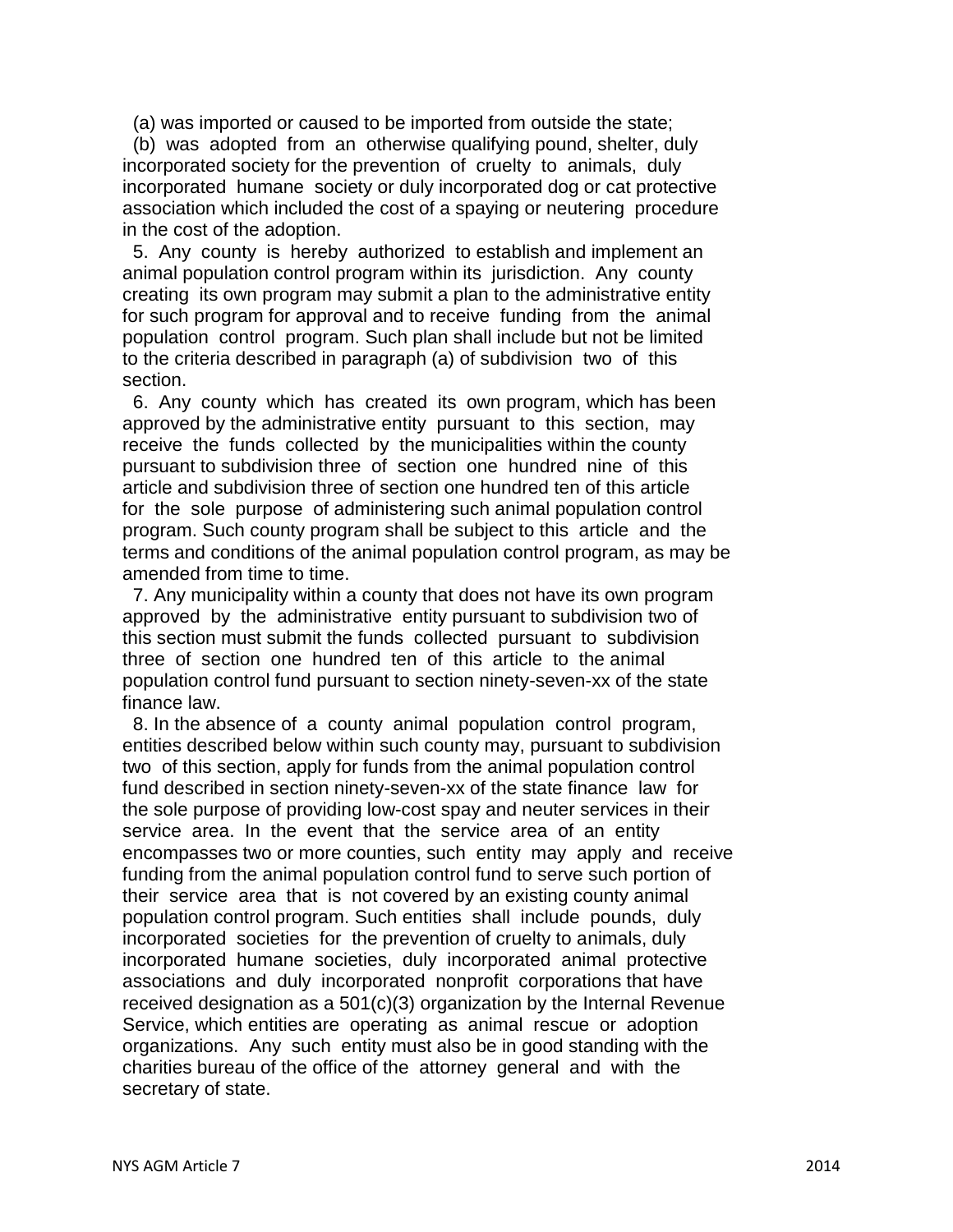9. The administrative entity shall establish reporting requirements for any entity awarded funding through the animal population control program, and any other protocols necessary to ensure appropriate and effective use of monies disbursed pursuant to this section.

 **§ 118. Violations**. 1. It shall be a violation, punishable as provided in subdivision two of this section, for:

(a) any owner to fail to license any dog;

 (b) any owner to fail to have any dog identified as required by this article;

 (c) any person to knowingly affix to any dog any false or improper identification tag, special identification tag for identifying guide, service or hearing dogs or purebred license tag;

 (d) any owner or custodian of any dog to fail to confine, restrain or present such dog for any lawful purpose pursuant to this article;

 (e) any person to furnish any false or misleading information on any form required to be filed with any municipality pursuant to the provisions of this article or rules and regulations promulgated pursuant thereto;

 (f) the owner or custodian of any dog to fail to exercise due diligence in handling his or her dog if the handling results in harm to another dog that is a guide, hearing or service dog;

 (g) any owner of a dog to fail to notify the municipality in which his or her dog is licensed of any change of ownership or address as required by section one hundred twelve of this article.

 2. It shall be the duty of the dog control officer of any municipality to bring an action against any person who has committed within such municipality any violation set forth in subdivision one of this section. Any municipality may elect either to prosecute such action as a violation under the penal law or to commence an action to recover a civil penalty.

 A violation of this section shall be punishable, subject to such an election, either:

 (a) where prosecuted pursuant to the penal law, by a fine of not less than twenty-five dollars, except that (i) where the person was found to have violated this section or former article seven of this chapter within the preceding five years, the fine may be not less than fifty dollars, and (ii) where the person was found to have committed two or more such violations within the preceding five years, it shall be punishable by a fine of not less than one hundred dollars or imprisonment for not more than fifteen days, or both; or

 (b) where prosecuted as an action to recover a civil penalty, by a civil penalty of not less than twenty-five dollars, except that (i) when the person was found to have violated this section or this article within the preceding five years, the civil penalty may be not less than fifty dollars, and (ii) where the person was found to have committed two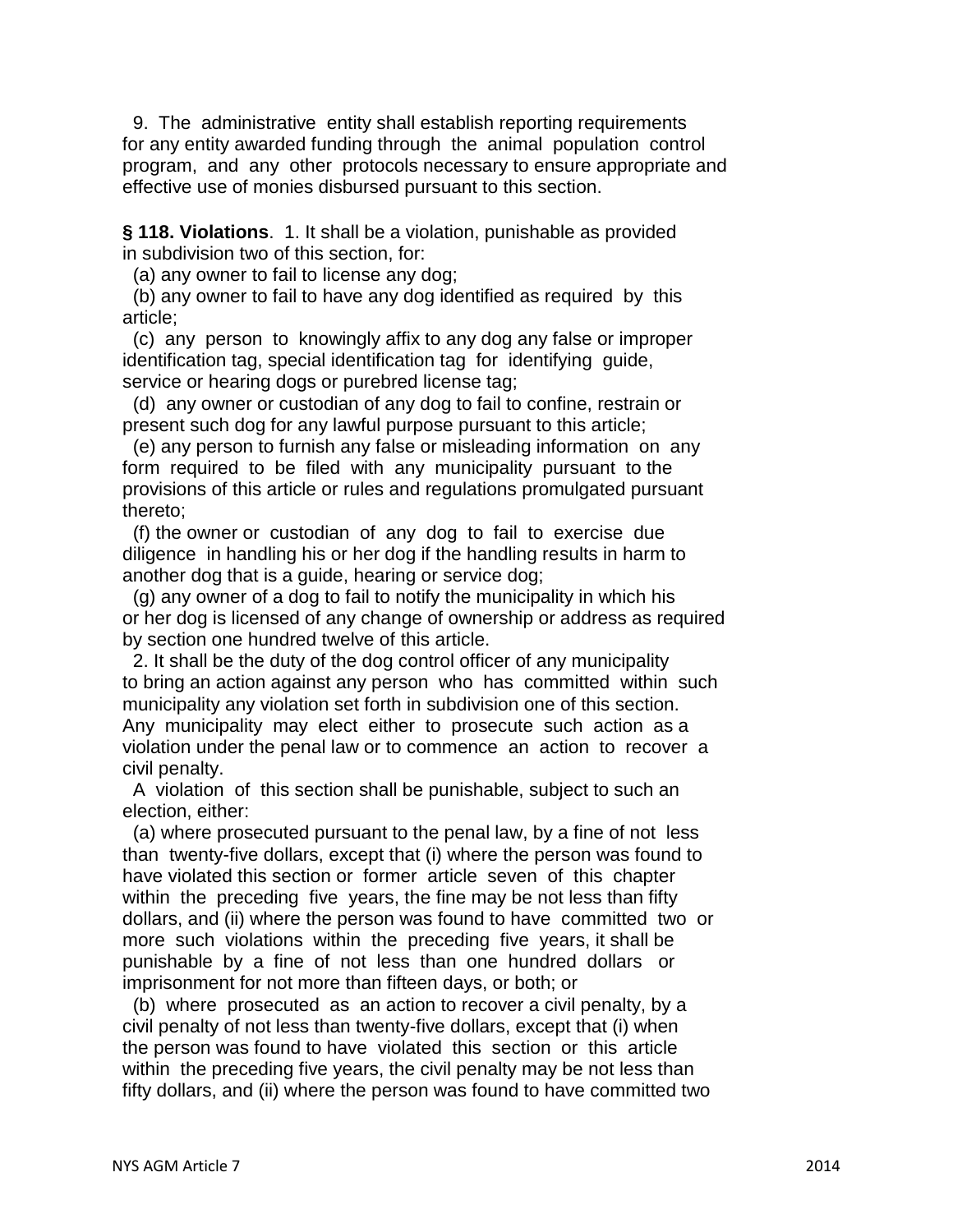or more such violations within the preceding five years, the civil penalty may be not less than one hundred dollars.

 3. A defendant charged with a violation of any provision of this article or any local law or ordinance promulgated pursuant thereto may plead guilty to the charge in open court. He or she may also submit to the magistrate having jurisdiction, in person, by duly authorized agent, or by registered mail, a statement (a) that he or she waives arraignment in open court and the aid of counsel, (b) that he or she pleads guilty to the offense charged, (c) that he or she elects and requests that the charge be disposed of and the fine or penalty fixed by the court, (d) of any explanation that he or she desires to make concerning the offense charged, and (e) that he or she makes all statements under penalty of perjury. Thereupon the magistrate may proceed as though the defendant had been convicted upon a plea of guilty in open court, provided however, that any imposition of fine or penalty hereunder shall be deemed tentative until such fine or penalty shall have been paid and discharged in full. If upon receipt of the aforesaid statement the magistrate shall deny the same, he or she shall thereupon notify the defendant of this fact, and that he or she is required to appear before the said magistrate at a stated time and place to answer the charge which shall thereafter be disposed of pursuant to the applicable provisions of law.

 4. Any person who intentionally refuses, withholds, or denies a person, because he or she is accompanied by an on-duty police work dog, working search, war, or detection dog as defined in section one hundred eight of this article, any accommodations, facilities, or privileges thereof shall be subject to a civil penalty of up to two hundred dollars for the first violation and up to four hundred dollars for each subsequent violation.

 5. Any person who for the purpose of participating in the animal population control program shall falsify proof of adoption from a pound, shelter, duly incorporated society for the prevention of cruelty to animals, duly incorporated humane society or duly incorporated dog or cat protective association or who shall furnish any licensed veterinarian of this state with inaccurate information concerning his or her residency or the ownership of an animal or such person's authority to submit an animal for a spaying or neutering procedure pursuant to section one hundred seventeen-a of this article, and any veterinarian who shall furnish false information concerning animal sterilization fees shall be guilty of a violation punishable by a fine of not less than two hundred fifty dollars where prosecuted pursuant to the penal law, or where prosecuted as an action to recover a civil penalty of not more than two hundred fifty dollars.

 **§ 119. Disposition of fines**. Notwithstanding any other provision of law, all moneys collected as fines or penalties by any municipality as a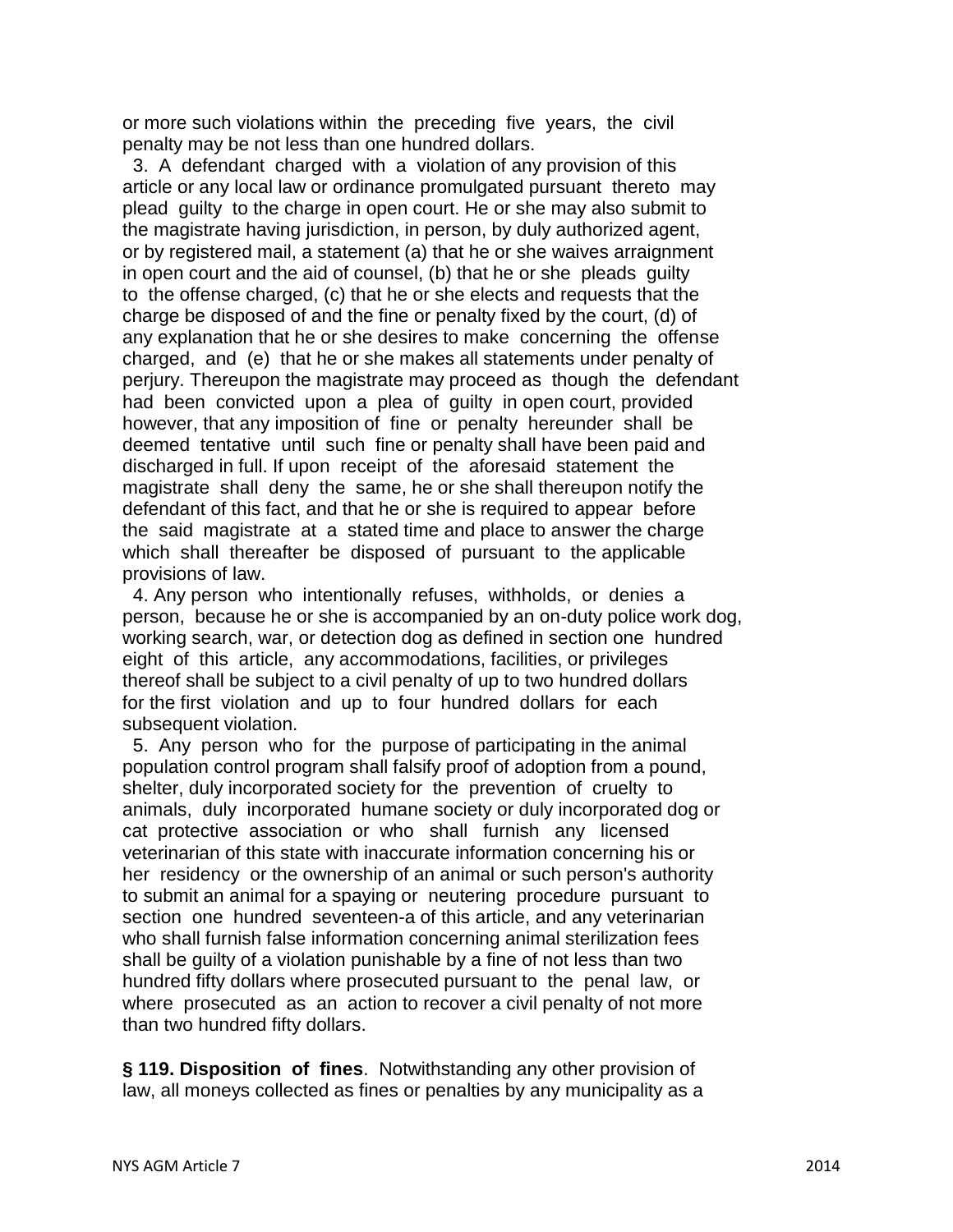result of any prosecution for violations of the provisions of this article or any local law or ordinance and all bail forfeitures by persons charged with such violations shall be the property of the municipality and shall be paid to the financial officer of such municipality. Such moneys shall be used only for controlling dogs and enforcing this article and any rule, regulation, or local law or ordinance adopted pursuant thereto, including subsidizing the spaying or neutering of dogs and any facility as authorized under section one hundred sixteen of this article used therefor, and subsidizing public humane education programs in responsible dog ownership.

 **§ 120. Protection of deer**. 1. Whenever the governing body of any municipality shall determine that the deer population in the municipality or part thereof is suffering severe depredation due to dogs attacking, chasing or worrying deer, such governing body may by order require that all dogs in such municipality or part thereof shall be securely confined during the period of time designated in the order or, if no time is designated, until the order is revoked.

 2. Notice of such order shall be given by publication in a newspaper or newspapers of general circulation in said municipality which shall be designated by such governing body and by filing a copy of the order in the office of each clerk in the area affected by such order. Such order shall be in full force and effect at the expiration of twenty-four hours following publication of such notice.

 3. If any dog is not confined as required by such order, any dog control officer, peace officer, acting pursuant to his special duties, or police officer shall seize such dog. Any dog so seized shall be subject to the provisions of section one hundred eighteen of this article. A dog shall not be deemed to be in violation of such order if accompanied by and under the full control of the owner.

 4. If any dog, which is not confined as required by such order, shall attack, chase or worry any deer, any dog control officer, peace officer, acting pursuant to his special duties, or police officer upon witnessing the same, shall destroy, or seize and destroy, such dog, and no liability in damages or otherwise shall be incurred on account of such destruction.

 5. If any dog shall kill or cripple any deer, the owner shall be subject to a civil penalty in the amount of one hundred dollars for the first deer killed or crippled by the dog or by the pack of dogs, if any, of which the dog was a member, and in the amount of one hundred fifty dollars for each additional deer killed or crippled, to be recovered in an action brought by the commissioner of environmental conservation on behalf of the people of the state of New York.

 6. This section and any order issued pursuant thereto shall not apply to dogs in special dog training areas or shooting preserves enclosed and licensed pursuant to the provisions of the environmental conservation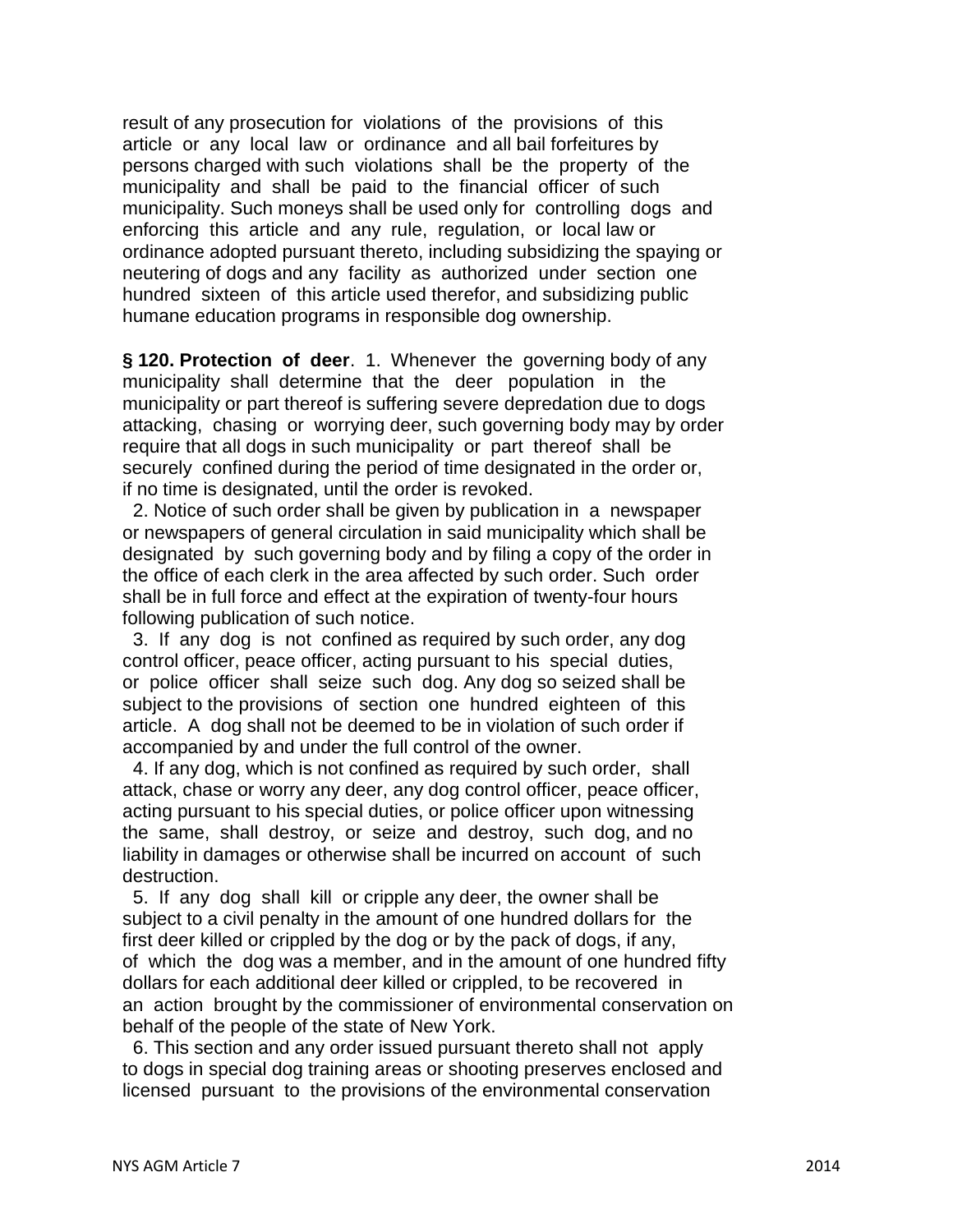law, while such dogs are under the control of the owner or trainer.

 **§ 121. Night quarantine**. 1. The governing body of any municipality may at any time by order require that all dogs in such municipality shall be securely confined between sunset and one hour after sunrise during the period of time designated in the order, or, if no time is so designated, until the order is revoked.

 2. Notice of such order shall be given by publication in a newspaper or newspapers of general circulation in said municipality which shall be designated by such governing body and by filing a copy of the order in the office of each clerk in the area affected by such order.

 3. Any dog control officer, peace officer, acting pursuant to his special duties, or police officer shall destroy or seize any dog not confined as required by such order, and no liability in damages or otherwise shall be incurred on account of such destruction or seizure. Any dog so seized shall be subject to the provisions of section one hundred eighteen of this article. A dog shall not be deemed to be in violation of such order if accompanied by and under the full control of the owner.

 **§ 122. Local laws or ordinances**. 1. Any municipality may enact a local law or ordinance upon the keeping or running at large of dogs and the seizure thereof, provided no municipality shall vary, modify, enlarge or restrict the provisions of this article relating to rabies vaccination and euthanization.

2. Such local law or ordinance may:

 (a) impose penalties for violation of such restrictions to be recovered in a civil action in the name of such municipality;

 (b) provide for enforcement by fine or imprisonment for any such violation; or

 (c) provide for the issuance pursuant to the criminal procedure law of an appearance ticket, or in lieu thereof, a uniform appearance ticket, or in lieu thereof, a uniform appearance ticket and simplified information, as provided in section one hundred thirteen of this article, by any dog control officer, peace officer, acting pursuant to his special duties, or police officer, who is authorized by any municipality to assist in the enforcement of this article for any such violation.

 **§ 123. Dangerous dogs**. 1. Any person who witnesses an attack or threatened attack, or in the case of a minor, an adult acting on behalf of such minor, may make a complaint of an attack or threatened attack upon a person, companion animal as defined in section three hundred fifty of this chapter, farm animal as defined in such section three hundred fifty, or a domestic animal as defined in subdivision seven of section one hundred eight of this article to a dog control officer or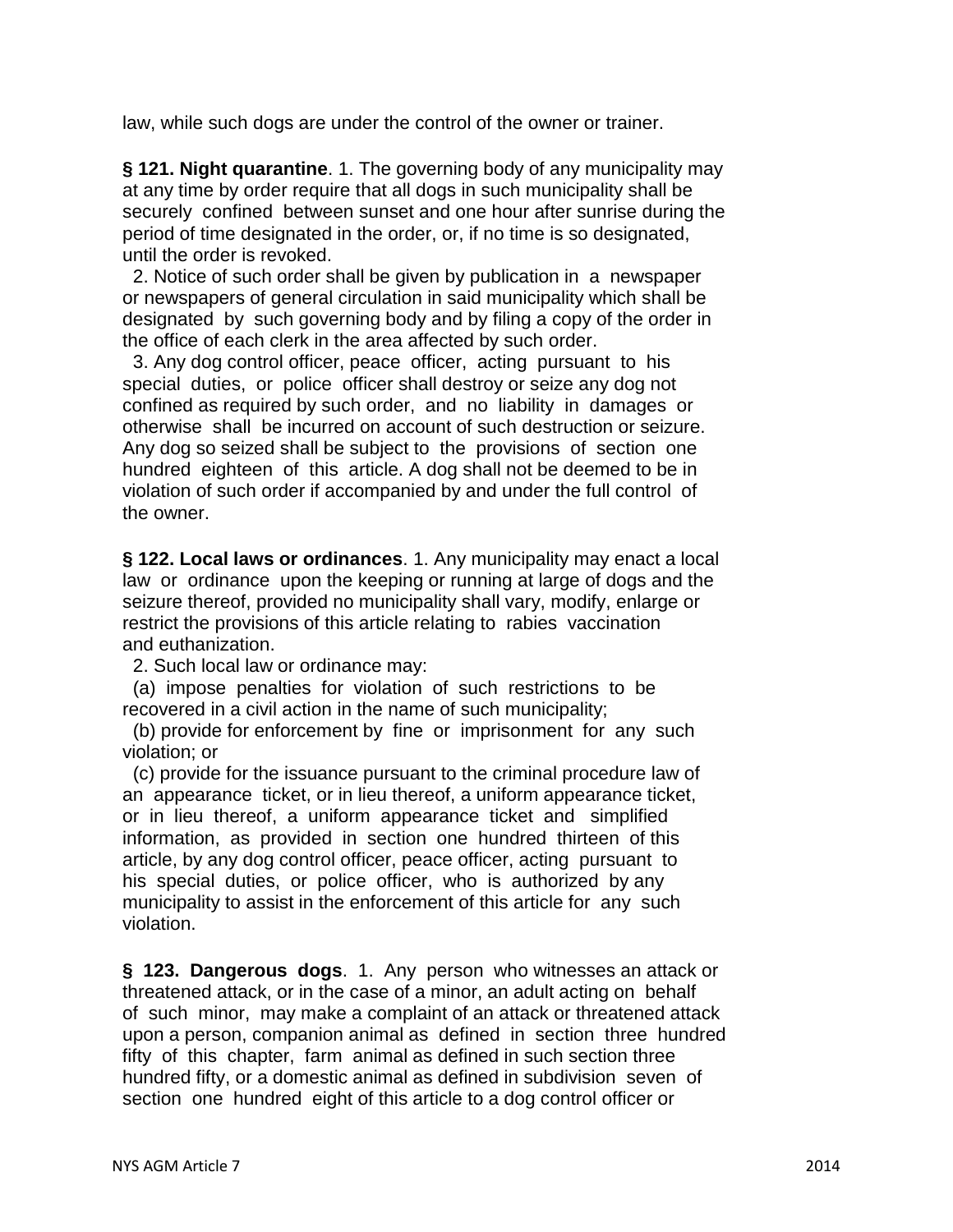police officer of the appropriate municipality. Such officer shall immediately inform the complainant of his or her right to commence a proceeding as provided in subdivision two of this section and, if there is reason to believe the dog is a dangerous dog, the officer shall forthwith commence such proceeding himself or herself.

 2. Any person who witnesses an attack or threatened attack, or in the case of a minor, an adult acting on behalf of such minor, may, and any dog control officer or police officer as provided in subdivision one of this section shall, make a complaint under oath or affirmation to any municipal judge or justice of such attack or threatened attack. Thereupon, the judge or justice shall immediately determine if there is probable cause to believe the dog is a dangerous dog and, if so, shall issue an order to any dog control officer, peace officer, acting pursuant to his or her special duties, or police officer directing such officer to immediately seize such dog and hold the same pending judicial determination as provided in this section. Whether or not the judge or justice finds there is probable cause for such seizure, he or she shall, within five days and upon written notice of not less than two days to the owner of the dog, hold a hearing on the complaint. The petitioner shall have the burden at such hearing to prove the dog is a "dangerous dog" by clear and convincing evidence. If satisfied that the dog is a dangerous dog, the judge or justice shall then order neutering or spaying of the dog, microchipping of the dog and one or more of the following as deemed appropriate under the circumstances and as deemed necessary for the protection of the public:

 (a) evaluation of the dog by a certified applied behaviorist, a board certified veterinary behaviorist, or another recognized expert in the field and completion of training or other treatment as deemed appropriate by such expert. The owner of the dog shall be responsible for all costs associated with evaluations and training ordered under this section;

 (b) secure, humane confinement of the dog for a period of time and in a manner deemed appropriate by the court but in all instances in a manner designed to: (1) prevent escape of the dog, (2) protect the public from unauthorized contact with the dog, and (3) to protect the dog from the elements pursuant to section three hundred fifty-three-b of this chapter. Such confinement shall not include lengthy periods of tying or chaining;

 (c) restraint of the dog on a leash by an adult of at least twenty-one years of age whenever the dog is on public premises;

 (d) muzzling the dog whenever it is on public premises in a manner that will prevent it from biting any person or animal, but that shall not injure the dog or interfere with its vision or respiration; or

 (e) maintenance of a liability insurance policy in an amount determined by the court, but in no event in excess of one hundred thousand dollars for personal injury or death resulting from an attack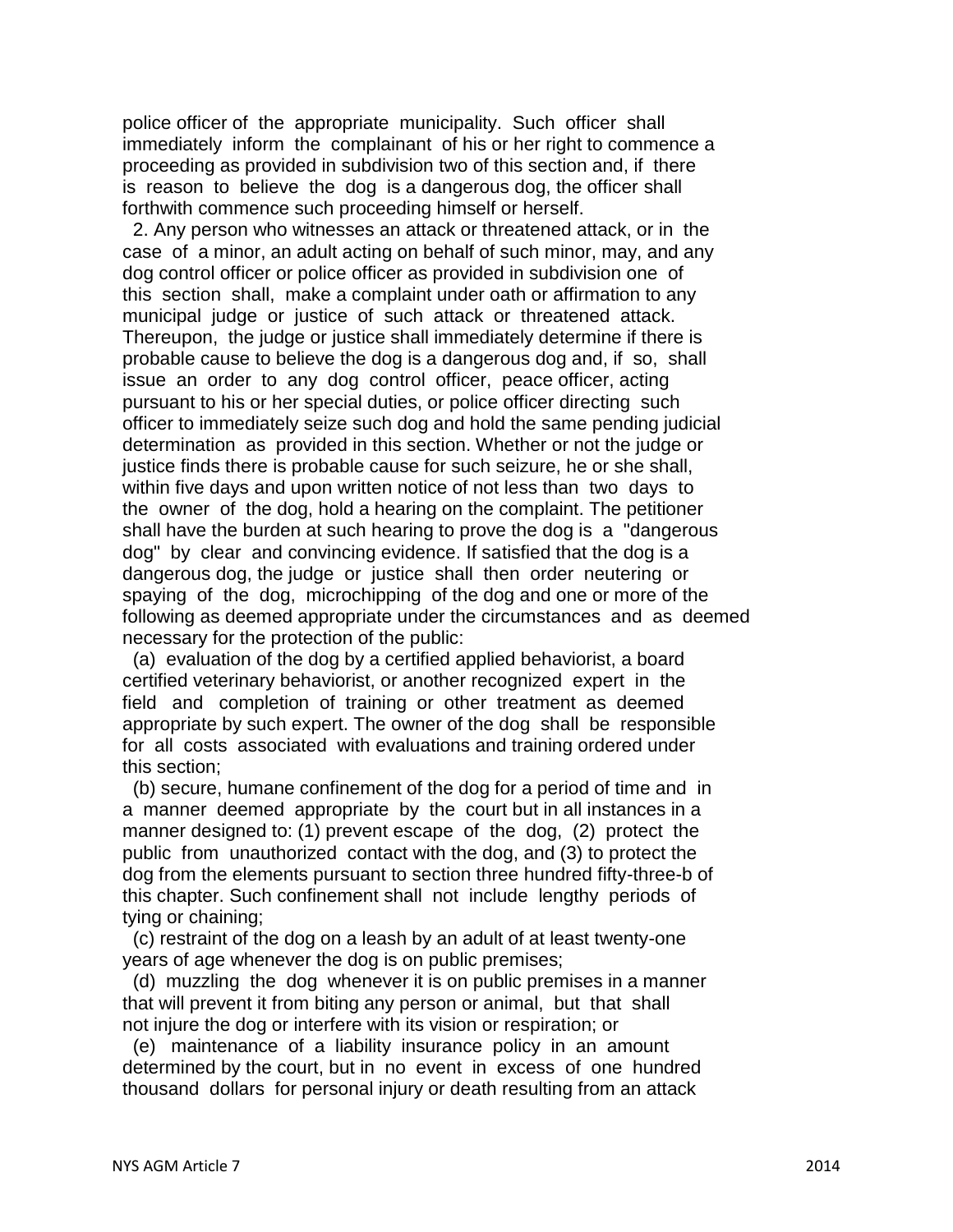by such dangerous dog.

 3. Upon a finding that a dog is dangerous, the judge or justice may order humane euthanasia or permanent confinement of the dog if one of the following aggravating circumstances is established at the judicial hearing held pursuant to subdivision two of this section:

 (a) the dog, without justification, attacked a person causing serious physical injury or death; or

 (b) the dog has a known vicious propensity as evidenced by a previous unjustified attack on a person, which caused serious physical injury or death; or

 (c) the dog, without justification, caused serious physical injury or death to a companion animal, farm animal or domestic animal, and has, in the past two years, caused unjustified physical injury or death to a companion or farm animal as evidenced by a "dangerous dog" finding pursuant to the provisions of this section.

 An order of humane euthanasia shall not be carried out until expiration of the thirty day period provided for in subdivision five of this section for filing a notice of appeal, unless the owner of the dog has indicated to the judge in writing, his or her intention to waive his or her right to appeal. Upon filing of a notice of appeal, the order shall be automatically stayed pending the outcome of the appeal.

 4. A dog shall not be declared dangerous if the court determines the conduct of the dog (a) was justified because the threat, injury or damage was sustained by a person who at the time was committing a crime or offense upon the owner or custodian of the dog or upon the property of the owner or custodian of the dog; (b) was justified because the injured, threatened or killed person was tormenting, abusing, assaulting or physically threatening the dog or its offspring, or has in the past tormented, abused, assaulted or physically threatened the dog or its offspring; (c) was justified because the dog was responding to pain or injury, or was protecting itself, its owner, custodian, or a member of its household, its kennels or its offspring; or was justified because the injured, threatened or killed companion animal, farm animal or domestic animal was attacking or threatening to attack the dog or its offspring. Testimony of a certified applied behaviorist, a board certified veterinary behaviorist, or another recognized expert shall be relevant to the court's determination as to whether the dog's behavior was justified pursuant to the provisions of this subdivision.

 5. (a) The owner of a dog found to be a "dangerous dog" pursuant to this section may appeal such determination, and/or the court's order concerning disposition of the dog to the court having jurisdiction to hear civil appeals in the county where the "dangerous dog" finding was made. The owner shall commence such appeal by filing a notice of appeal with the appropriate court within thirty days of the final order pursuant to this section. Court rules governing civil appeals in the appropriate jurisdiction shall govern the appeal of a determination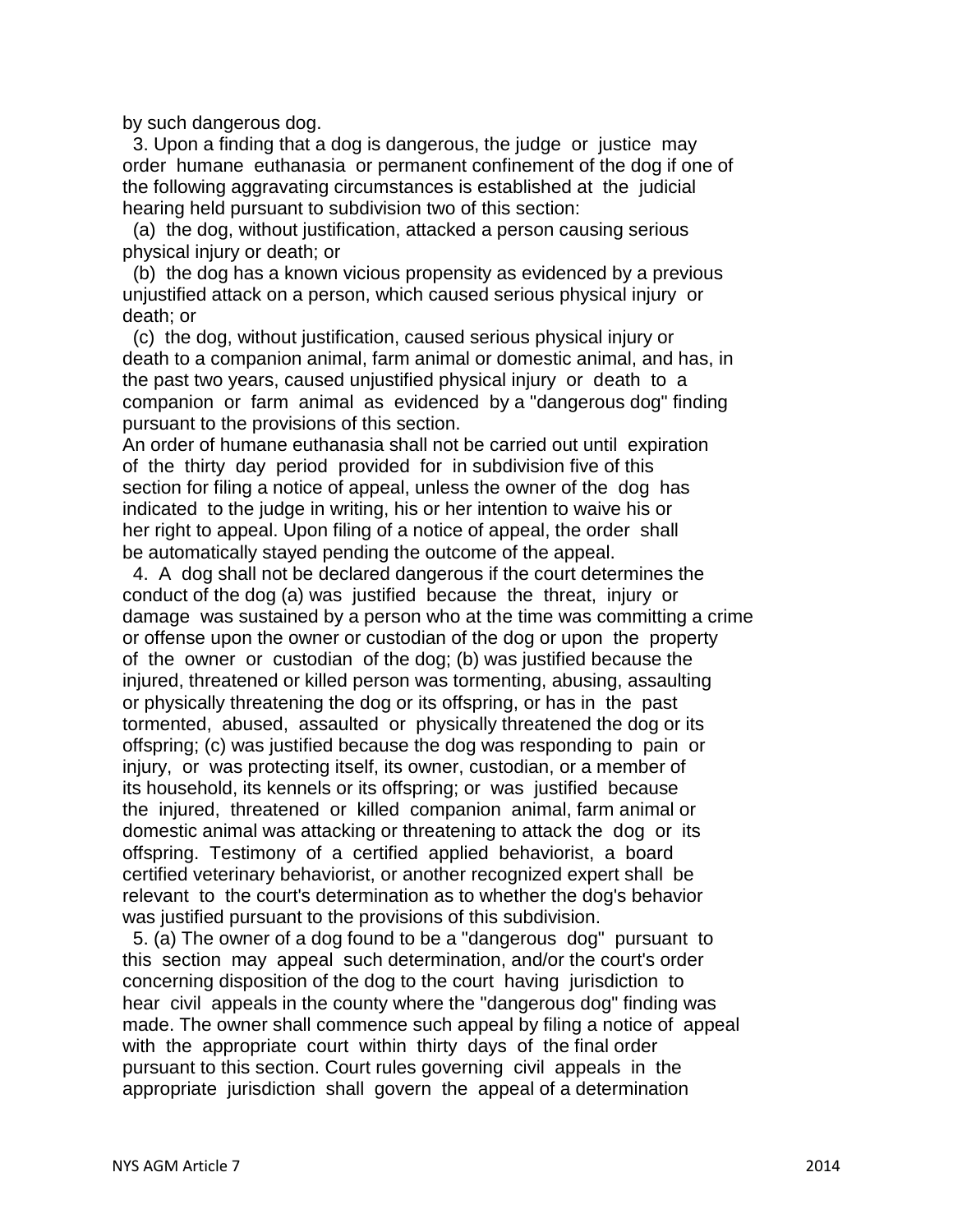under this section.

 (b) Upon filing a notice of appeal from an order of humane euthanasia pursuant to this section, such order shall be automatically stayed pending final determination of any appeal. In all other circumstances, the owner of the dog may make application to the court to issue a stay of disposition pending determination of the appeal.

 6. The owner of a dog who, through any act or omission, negligently permits his or her dog to bite a person, service dog, guide dog or hearing dog causing physical injury shall be subject to a civil penalty not to exceed four hundred dollars in addition to any other applicable penalties.

 7. The owner of a dog who, through any act or omission, negligently permits his or her dog to bite a person causing serious physical injury shall be subject to a civil penalty not to exceed one thousand five hundred dollars in addition to any other applicable penalties. Any such penalty may be reduced by any amount which is paid as restitution by the owner of the dog to the person or persons suffering serious physical injury as compensation for unreimbursed medical expenses, lost earnings and other damages resulting from such injury.

 8. The owner of a dog who, through any act or omission, negligently permits his or her dog, which had previously been determined to be dangerous pursuant to this article, to bite a person causing serious physical injury, shall be guilty of a misdemeanor punishable by a fine of not more than three thousand dollars, or by a period of imprisonment not to exceed ninety days, or by both such fine and imprisonment in addition to any other applicable penalties. Any such fine may be reduced by any amount which is paid as restitution by the owner of the dog to the person or persons suffering serious physical injury as compensation for unreimbursed medical expenses, lost earnings and other damages resulting from such injury.

 9. If any dog, which had previously been determined by a judge or justice to be a dangerous dog, as defined in section one hundred eight of this article, shall without justification kill or cause the death of any person who is peaceably conducting himself or herself in any place where he or she may lawfully be, regardless of whether such dog escapes without fault of the owner, the owner shall be guilty of a class A misdemeanor in addition to any other penalties.

 10. The owner or lawful custodian of a dangerous dog shall, except in the circumstances enumerated in subdivisions four and eleven of this section, be strictly liable for medical costs resulting from injury caused by such dog to a person, companion animal, farm animal or domestic animal.

 11. The owner shall not be liable pursuant to subdivision six, seven, eight, nine or ten of this section if the dog was coming to the aid or defense of a person during the commission or attempted commission of a murder, robbery, burglary, arson, rape in the first degree as defined in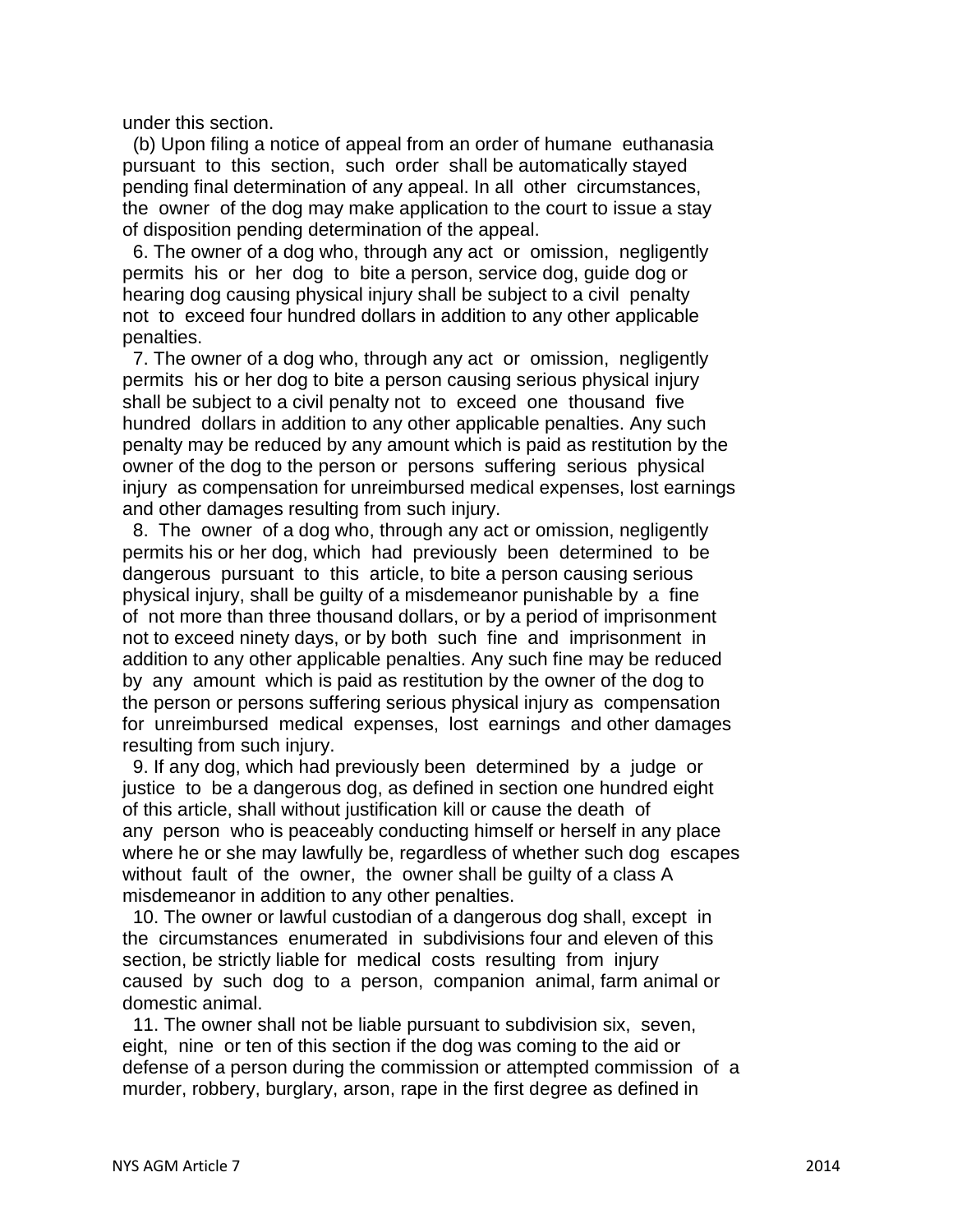subdivision one or two of section 130.35 of the penal law, criminal sexual act in the first degree as defined in subdivision one or two of section 130.50 of the penal law or kidnapping within the dwelling or upon the real property of the owner of the dog and the dog injured or killed the person committing such criminal activity.

 12. Nothing contained in this section shall limit or abrogate any claim or cause of action any person who is injured by a dog with a vicious disposition or a vicious propensity may have under common law or by statute. The provisions of this section shall be in addition to such common law and statutory remedies.

 13. Nothing contained in this section shall restrict the rights and powers derived from the provisions of title four of article twenty-one of the public health law relating to rabies and any rule and regulation adopted pursuant thereto.

 14. Persons owning, possessing or harboring dangerous dogs shall report the presence of such dangerous dogs pursuant to section two hundred nine-cc of the general municipal law.

 **§ 123-a. Exemption from civil liability**. 1. If any dog shall, without justification, attack a person, or behaves in a manner which a reasonable person would believe poses a serious and unjustified imminent threat of serious physical injury to a person, when such person is peaceably conducting himself in a place where he may lawfully be, such person or any other person witnessing the attack or threatened attack may destroy such dog while so attacking, and no liability in damages or otherwise shall be incurred on account of such destruction.

 2. If any dog shall, without justification, attack a companion animal, farm animal or domestic animal, or shall behave in a manner which a reasonable person would believe poses a serious and unjustified imminent threat of serious physical injury or death to a companion animal, farm animal or domestic animal, where such animal is in any place where it may lawfully be, the owner or caretaker of such animal, or any other person witnessing the attack, may destroy such dog, and no liability in damages or otherwise shall be incurred on account of such destruction.

 **§ 123-b. Offenses against service animals and handlers**. 1. Definitions. For purposes of this section:

 (a) "Service animal" shall mean any animal that has been partnered with a person who has a disability and has been trained or is being trained, by a qualified person, to aid or guide a person with a disability.

 (b) "Disability" shall have the same meaning as provided in section two hundred ninety-two of the executive law.

(c) "Handler" shall mean a disabled person using a service animal.

 (d) "Formal training program" or "certified trainer" shall mean an institution, group or individual who has documentation and community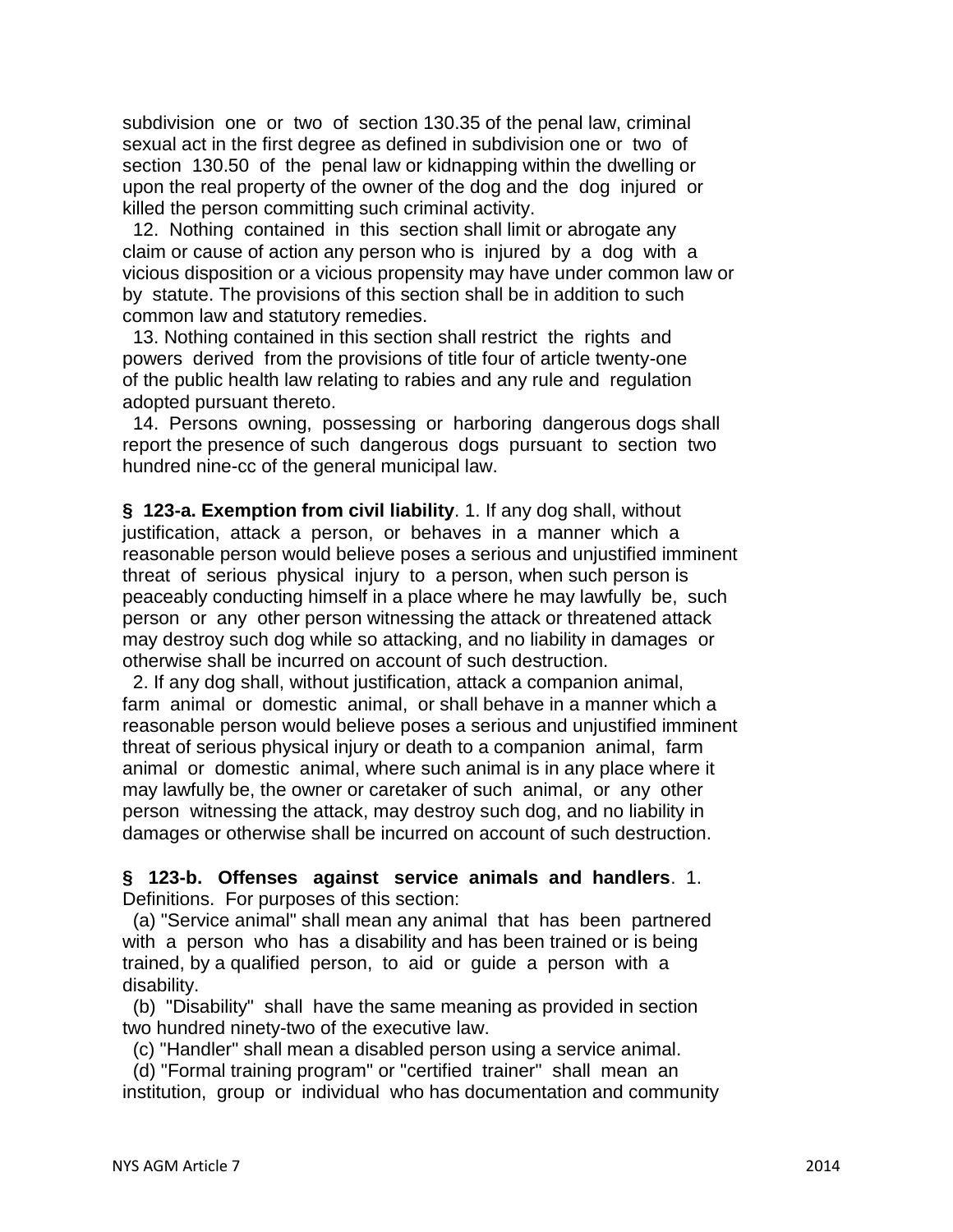recognition as a provider of service animals.

 2. Any person who owns an animal or possesses control of such animal and who, through any act or omission, recklessly permits his or her animal to interfere with the proper working of a service animal, exposing the handler and service animal to danger or resulting in injury or death of the service animal shall be subject to a civil penalty not to exceed one thousand dollars in addition to any other applicable penalties.

 3. Any person who owns an animal or possesses control of such animal and who, through any act or omission, recklessly permits his or her animal to interfere with the proper working of a service animal, exposing the handler and service animal to danger or resulting in injury or death of the service animal, where the animal causing such injury has previously been determined to be dangerous pursuant to this article, shall be guilty of a violation punishable by a fine of not more than two thousand dollars, or by a period of imprisonment not to exceed fifteen days, or by both such fine and imprisonment in addition to any other applicable penalties.

 4. The handler of the service animal incapacitated, injured or killed shall have the right to pursue any and all civil remedies available to recover damages for medical and veterinary expenses, rehabilitation or replacement of the service animal, and lost wages, transportation expenses or other expenses directly related to the temporary or permanent loss of the service animal.

#### **§ 124. Powers of commissioner**. The commissioner is hereby authorized to:

 (a) promulgate, after public hearing, such rules and regulations as are necessary to supplement and give full effect to the provisions of sections one hundred thirteen, one hundred fourteen and one hundred seventeen of this article; and

 (b) exercise all other powers and functions as are necessary to carry out the duties and purposes set forth in sections one hundred thirteen, one hundred fourteen and one hundred seventeen of this article.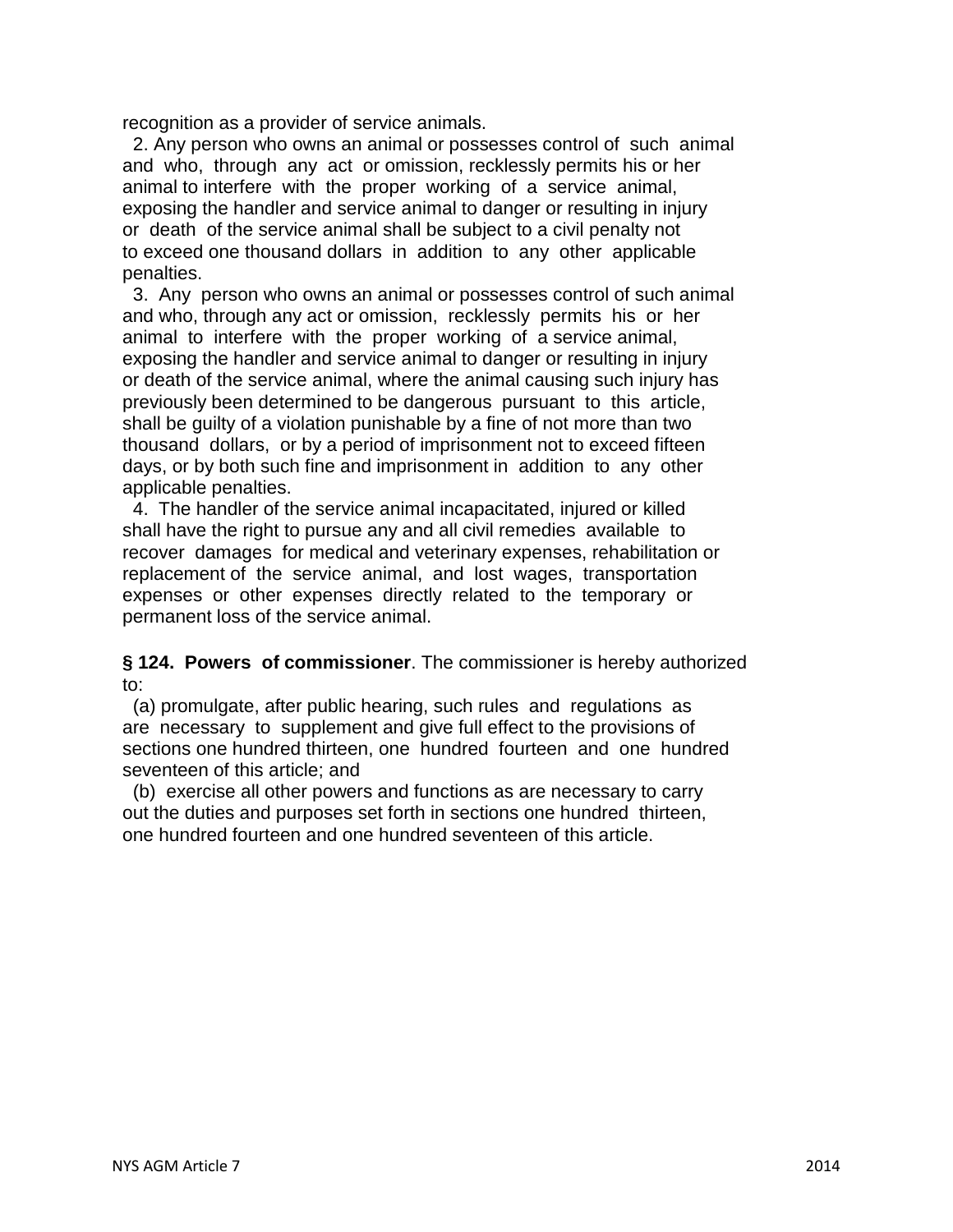#### **ARTICLE 25-B ABANDONED ANIMALS**

**Section 331. Abandonment of certain animals.**

#### **332. Disposition.**

 **§ 331. Abandonment of certain animals**. An animal is deemed to be abandoned when it is placed in the custody of a veterinarian, veterinary hospital, boarding kennel owner or operator, stable owner or operator, or any other person for treatment, board, or care and:

 1. Having been placed in such custody for a specified period of time the animal is not removed at the end of such specified period and a notice to remove the animal within ten days thereafter has been given to the person who placed the animal in such custody, by means of registered letter mailed to the last known address of such person, or:

 2. Having been placed in such custody for an unspecified period of time the animal is not removed within twenty days after notice to remove the animal has been given to the person who placed the animal in such custody, by means of a registered letter mailed to the last known address of such person.

 3. The giving of notice as prescribed in this section shall be deemed a waiver of any lien on the animal for the treatment, board or care of the animal but shall not relieve the owner of the animal removed of his contractual liability for such treatment, board or care furnished.

 **§ 332. Disposition**. Any person having in his or her care, custody, or control any abandoned animal, as defined in section three hundred thirty-one of this article, may deliver such animal to any duly incorporated society for the prevention of cruelty to animals or any duly incorporated humane society having facilities for the care and eventual disposition of such animals, or, in the case of dogs, cats and other small animals, to any pound maintained by or under contract or agreement with any county, city, town, or village within which such animal was abandoned. The person with whom the animal was abandoned shall, however, on the day of divesting himself or herself of possession thereof, notify the person who had placed such animal in his or her custody of the name and address of the animal society or pound to which the animal has been delivered, such notice to be by registered letter mailed to the last known address of the person intended to be so notified. If an animal is not claimed by its owner within five days after being so delivered to such duly incorporated society for the prevention of cruelty to animals, duly incorporated humane society or pound, such animal may at any time thereafter be placed for adoption in a suitable home or euthanized in accordance with the provisions of section three hundred seventy-four of this chapter. In no event, however, shall the use of a decompression chamber or decompression device of any kind be used for the purpose of destroying or disposing of such animal.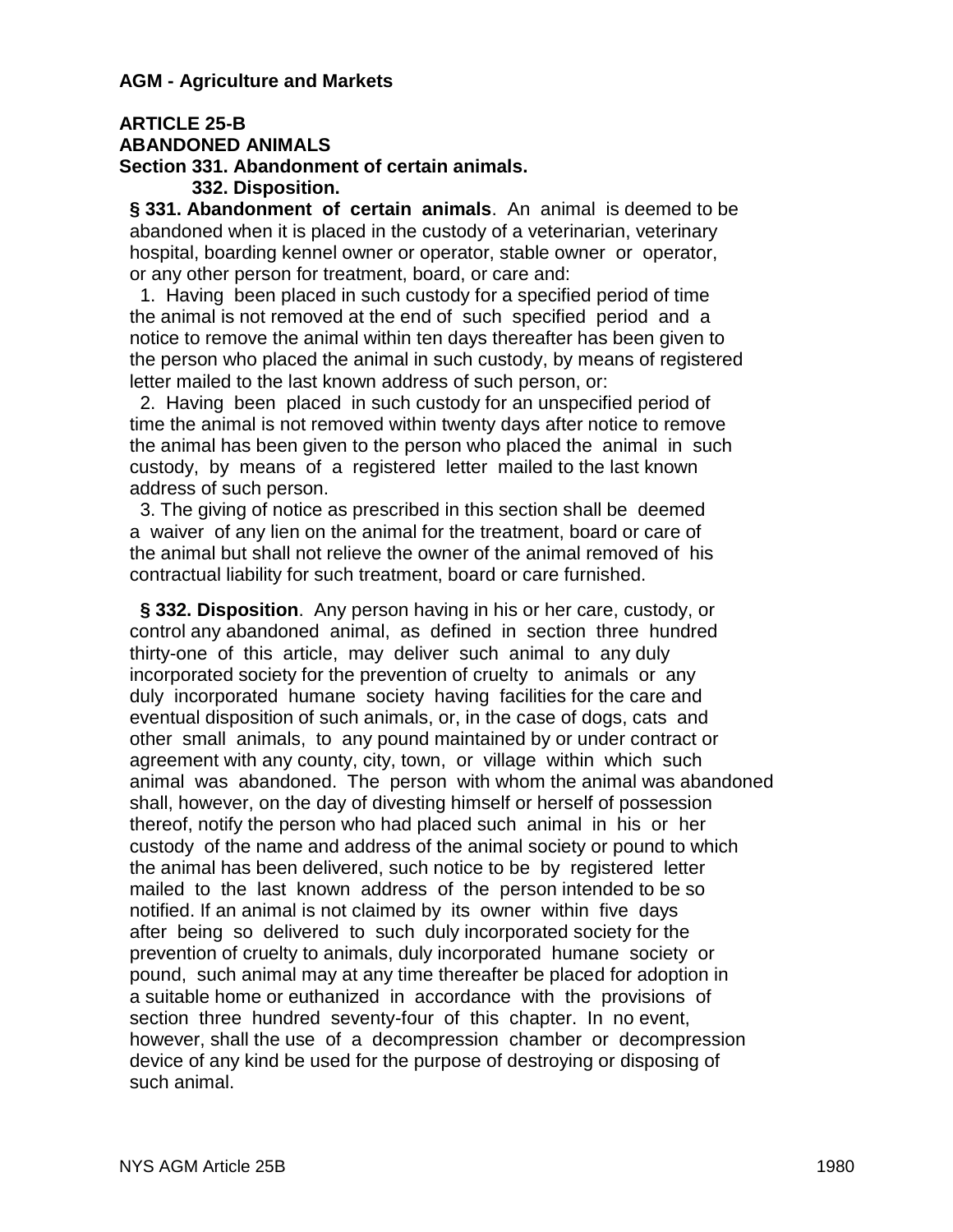#### **OFFICIAL COMPILATION OF CODES, RULES AND REGULATIONS OF THE STATE OF NEW YORK TITLE 1. DEPARTMENT OF AGRICULTURE AND MARKETS CHAPTER II. ANIMAL INDUSTRY SUBCHAPTER C. DOG CONTROL**

#### **PART 77. STANDARDS FOR THE CARE OF SEIZED DOGS**

#### **77.1 Definitions.**

For the purpose of this Part, the following terms shall have the following meanings: (a) *Properly sheltered* means the provision of shelter suitable to the breed and age of the dog. Said shelter shall be structurally sound, clean, and sufficient to protect the dog from detriment to its well-being, and shall provide adequate space to allow the dog to move about in a natural manner, light, air and temperature sufficient to protect the animal. (b) *Properly fed* means the provision, at suitable intervals, of wholesome food appropriate for the breed and age of the dog and sufficient to maintain a reasonable level of nutrition in each dog. Such food shall be served in a receptacle, dish or container that has been physically cleaned so that agents injurious to the health of the dog have been removed and destroyed to a practical minimum.

(c) *Properly watered* means the provision of constant access to a supply of clean, fresh, potable water in a sanitary manner, or the provision of such access at intervals suitable for the breed and age of the dog.

#### **77.2 Standards for the care of seized dogs.**

Every dog seized pursuant to article 7 of the Agriculture and Markets Law, or any local law, ordinance, or order adopted or issued pursuant thereto, shall be properly cared for, sheltered, fed and watered for the redemption period provided by said article or for the period established by local law or ordinance as authorized by said article.

#### **77.3 Euthanasia and disposal.**

(a) Humane methods of euthanasia shall be those designated as acceptable (approved) by the American Veterinary Medical Association.

(b) Disposal of such euthanized animals shall be consistent with laws and regulations of the New York State Departments of Environmental Conservation and Health.

#### **77.4 Access and inspection.**

In order to supervise the enforcement of the provisions of article 7 of the Agriculture and Markets Law and any rules or regulations adopted pursuant thereto, the commissioner or his duly authorized agents may, at any reasonable time, including but not limited to normal business hours, enter and inspect any municipal shelter or pound or any establishment under contract with a municipality to provide pound or shelter services.

#### **77.5 Dog dealer prohibited from appointment as dog control officer.**

A dog dealer shall neither be appointed as a dog control officer by a municipality, nor provide dog control officer services pursuant to a contract between a municipality and an incorporated humane society or similar incorporated dog protective association. For the purposes of this section, the term *dog dealer* shall mean any person who buys, sells, leases, or otherwise deals in dogs as a business enterprise.